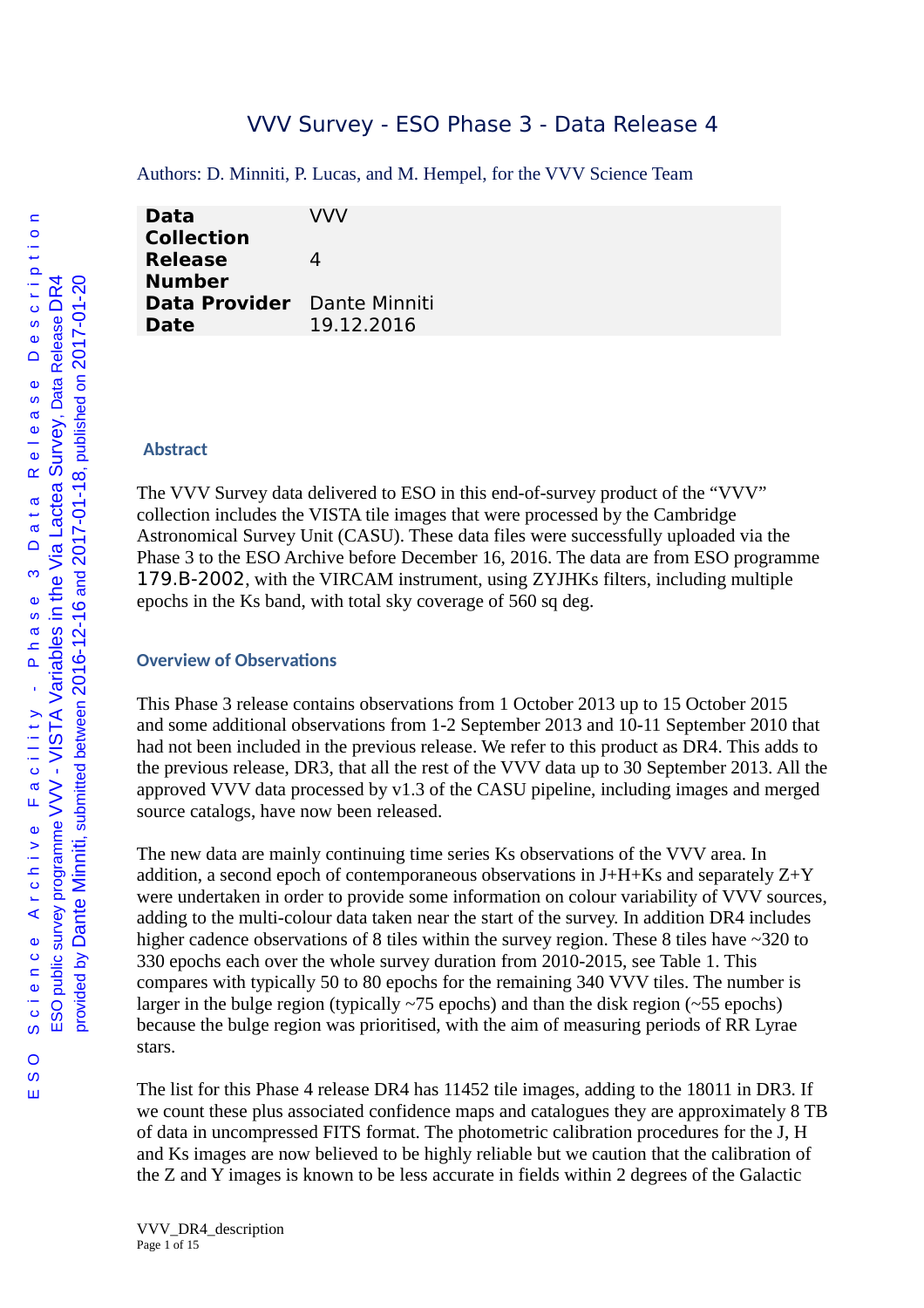equator, owing to high extinction. Quality control of such a large dataset is never perfect, so visual inspection of the images is always recommended when studying individual sources.

The VVV photometric dataset is divided into different disk and bulge tiles. The tile nomenclature goes from d001 to d152 in the disk, and from b201 to b396 in the bulge. The coordinates of the tile centers are listed in Tables 1 and 2 below, for the bulge and disk, respectively. These Tables contain the tile ID, Equatorial coordinates RA and DEC (J2000), and Galactic coordinates l and b in degrees. The map with the field IDs is shown in Figures 1a and 1b, overlapped on the extinction map of the inner Milky Way from Schlegel et al. 1997.



Figure 1. Maps showing the VVV tile numbers for: (a) bulge; and (b) disk.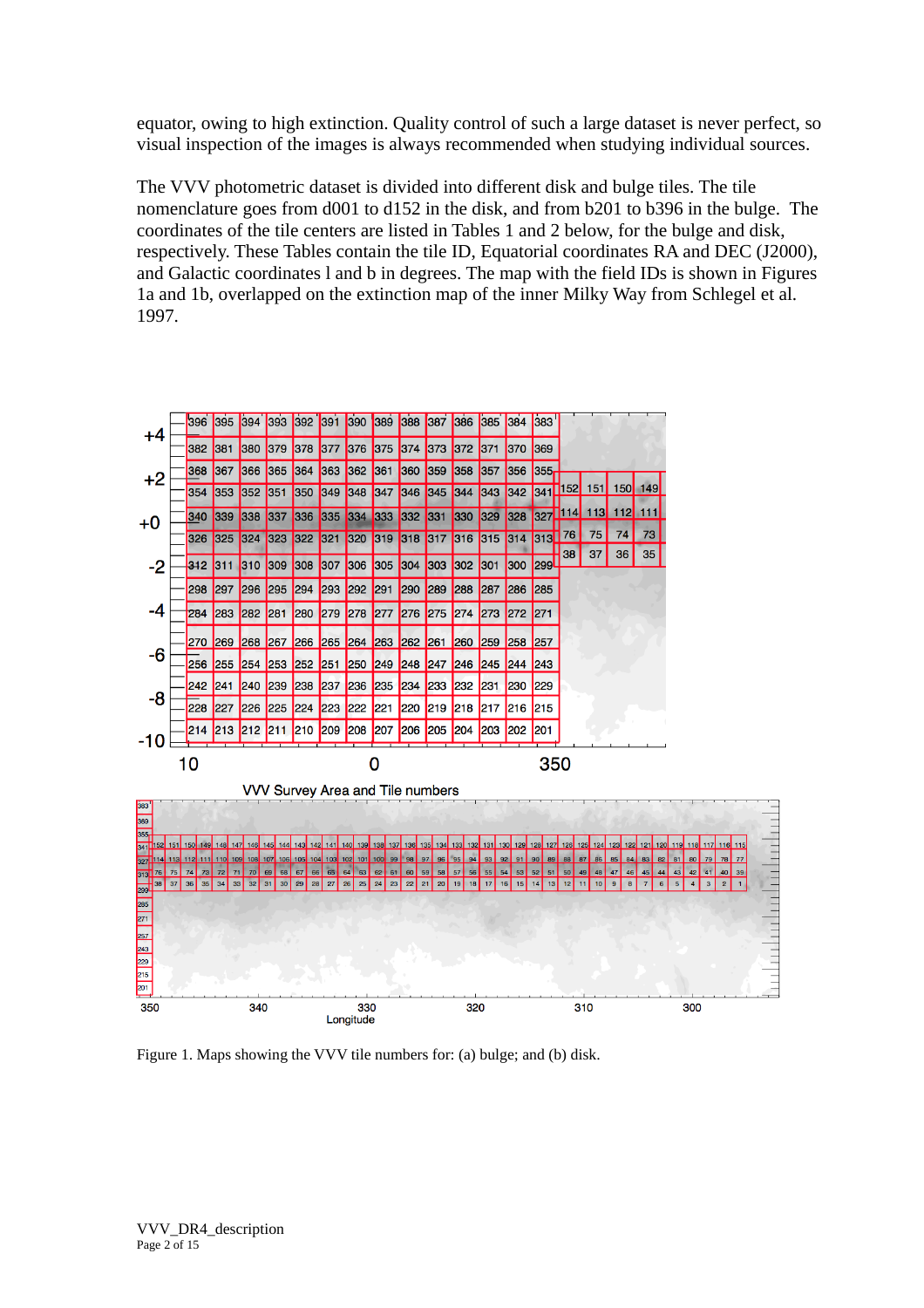# **Release Content**

# TABLE 1: Tile coordinates and number of epochs at end of survey

| ID   | RA          | Dec           | Longitude Latitude |          | Ζ              | Y                       |                         | н              | Ks |
|------|-------------|---------------|--------------------|----------|----------------|-------------------------|-------------------------|----------------|----|
| b201 | 18:04:24.77 | $-41:44:35.9$ | 350.753            | $-9.689$ | 2              | 2                       | 2                       | 2              | 77 |
| b202 | 18:08:00.58 |               |                    |          | $\overline{2}$ | $\overline{2}$          | $\overline{c}$          | 2              | 74 |
|      |             | $-40:27:11.5$ | 352.231            | $-9.689$ |                |                         |                         |                |    |
| b203 | 18:11:29.83 | -39:09:34.6   | 353.709            | $-9.688$ | $\overline{2}$ | $\overline{2}$          | $\overline{2}$          | $\overline{2}$ | 76 |
| b204 | 18:14:53.35 | $-37:51:45.4$ | 355.187            | $-9.689$ | $\overline{2}$ | $\overline{2}$          | $\overline{c}$          | $\overline{2}$ | 72 |
| b205 | 18:18:11.50 | $-36:33:44.3$ | 356.665            | $-9.689$ | $\overline{2}$ | 3                       | 2                       | 2              | 71 |
| b206 | 18:21:25.06 | $-35:15:56.9$ | 358.138            | $-9.692$ | 3              | 3                       | $\overline{2}$          | 2              | 78 |
| b207 | 18:24:33.43 | $-33:57:14.0$ | 359.622            | $-9.688$ | 3              | 3                       | $\mathbf 1$             | $\mathbf{1}$   | 77 |
| b208 | 18:27:38.04 | $-32:38:48.1$ | 1.099              | $-9.688$ | $\mathbf{1}$   | $\mathbf{1}$            | 2                       | $\overline{2}$ | 76 |
| b209 | 18:30:39.00 | $-31:20:15.4$ | 2.577              | $-9.689$ | $\overline{2}$ | 2                       | $\overline{2}$          | $\overline{c}$ | 76 |
|      |             |               |                    |          | $\overline{2}$ | $\overline{2}$          | 2                       | $\overline{2}$ |    |
| b210 | 18:33:36.43 | $-30:01:37.2$ | 4.055              | $-9.688$ |                |                         |                         |                | 79 |
| b211 | 18:36:30.94 | $-28:42:54.0$ | 5.533              | $-9.689$ | $\overline{2}$ | 2                       | 2                       | $\overline{2}$ | 76 |
| b212 | 18:39:22.54 | $-27:24:06.1$ | 7.011              | -9.688   | 5              | 5                       | 2                       | 3              | 70 |
| b213 | 18:42:11.74 | $-26:05:16.4$ | 8.489              | $-9.689$ | 4              | 5                       | $\overline{2}$          | 2              | 76 |
| b214 | 18:44:58.75 | $-24:46:40.1$ | 9.963              | $-9.691$ | $\overline{2}$ | $\overline{2}$          | 3                       | 4              | 78 |
| b215 | 17:59:16.27 | $-41:13:36.8$ | 350.751            | $-8.596$ | $\overline{2}$ | 2                       | 2                       | $\overline{2}$ | 77 |
| b216 | 18:02:56.38 | $-39:56:49.9$ | 352.225            | $-8.596$ | $\overline{2}$ | $\overline{2}$          | 2                       | $\overline{2}$ | 77 |
| b217 | 18:06:29.88 | $-38:39:45.7$ | 353.698            | $-8.596$ | $\overline{2}$ | $\overline{2}$          | $\overline{2}$          | $\overline{2}$ | 75 |
| b218 | 18:09:57.17 | $-37:22:27.8$ | 355.172            | $-8.596$ | $\overline{2}$ | 3                       | $\overline{2}$          | $\overline{2}$ | 74 |
|      |             |               |                    |          | 3              | 3                       | $\overline{2}$          | $\overline{2}$ |    |
| b219 | 18:13:19.09 | $-36:04:57.9$ | 356.646            | $-8.596$ |                |                         |                         |                | 71 |
| b220 | 18:16:36.24 | $-34:47:28.3$ | 358.117            | $-8.599$ | $\overline{2}$ | $\overline{2}$          | $\overline{2}$          | $\overline{2}$ | 77 |
| b221 | 18:19:48.00 | $-33:29:24.0$ | 359.593            | $-8.596$ | 3              | 3                       | 2                       | $\overline{2}$ | 79 |
| b222 | 18:22:56.21 | $-32:11:46.0$ | 1.061              | $-8.600$ | $\overline{2}$ | $\overline{2}$          | $\overline{2}$          | $\overline{2}$ | 79 |
| b223 | 18:25:59.90 | $-30:53:13.9$ | 2.54               | $-8.596$ | $\overline{2}$ | $\overline{2}$          | 2                       | 2              | 76 |
| b224 | 18:29:00.24 | $-29:34:58.8$ | 4.014              | $-8.596$ | $\overline{2}$ | 2                       | $\overline{2}$          | 2              | 79 |
| b225 | 18:31:57.79 | $-28:16:49.4$ | 5.485              | $-8.599$ | 3              | 3                       | $\overline{2}$          | $\overline{2}$ | 75 |
| b226 | 18:34:51.98 | $-26:58:32.5$ | 6.956              | $-8.600$ | $\overline{2}$ | $\overline{c}$          | $\overline{c}$          | $\overline{c}$ | 73 |
| b227 | 18:37:43.22 | $-25:39:38.9$ | 8.435              | -8.596   | 4              | 5                       | 2                       | $\overline{2}$ | 77 |
| b228 | 18:40:32.38 | $-24:21:03.2$ | 9.909              | $-8.596$ | $\overline{2}$ | $\overline{2}$          | 3                       | 3              | 78 |
|      |             |               |                    |          |                |                         |                         | $\overline{2}$ |    |
| b229 | 17:54:12.86 | $-40:41:49.2$ | 350.749            | $-7.504$ | 3              | 1                       | $\overline{a}$          |                | 74 |
| b230 | 17:57:57.26 | $-39:25:49.8$ | 352.216            | $-7.507$ | 1              | 2                       | 2                       | 2              | 72 |
| b231 | 18:01:34.46 | $-38:09:29.5$ | 353.683            | $-7.508$ | 4              | 4                       | 2                       | 2              | 73 |
| b232 | 18:05:05.30 | $-36:52:20.3$ | 355.159            | $-7.504$ | 3              | 3                       | 2                       | $\overline{2}$ | 75 |
| b233 | 18:08:30.67 | $-35:35:19.7$ | 356.629            | $-7.504$ | $\overline{2}$ | $\overline{2}$          | 2                       | 2              | 76 |
| b234 | 18:11:50.81 | $-34:18:06.5$ | 358.098            | $-7.504$ | $\mathbf{1}$   | 1                       | 3                       | 4              | 75 |
| b235 | 18:15:06.17 | $-33:00:40.7$ | 359.569            | $-7.504$ | $\overline{2}$ | $\overline{2}$          | 3                       | 3              | 83 |
| b236 | 18:18:17.11 | $-31:43:05.5$ | 1.038              | $-7.504$ | $\overline{2}$ | $\overline{2}$          | $\overline{2}$          | 2              | 70 |
| b237 | 18:21:24.00 | $-30:25:21.4$ | 2.508              | $-7.504$ | $\overline{2}$ | $\overline{2}$          | $\overline{2}$          | $\overline{2}$ | 73 |
| b238 | 18:24:27.02 | $-29:07:27.5$ | 3.978              | $-7.504$ | $\overline{a}$ | 2                       | 3                       | 3              | 81 |
|      | 18:27:26.86 | $-27:49:27.1$ | 5.448              | $-7.504$ |                |                         |                         | 2              | 73 |
| b239 |             |               |                    |          | 2              | 2                       | 2                       |                |    |
| b240 | 18:30:23.83 | $-26:31:33.6$ | 6.915              | $-7.507$ | $\overline{2}$ | 3                       | $\overline{2}$          | $\overline{2}$ | 75 |
| b241 | 18:33:17.42 | $-25:13:08.8$ | 8.388              | $-7.504$ | $\overline{2}$ | $\overline{c}$          | $\overline{2}$          | $\overline{c}$ | 73 |
| b242 | 18:36:08.74 | $-23:54:51.5$ | 9.858              | $-7.504$ | 3              | 3                       | $\overline{2}$          | $\overline{c}$ | 72 |
| b243 | 17:49:14.33 | $-40:09:10.1$ | 350.747            | $-6.412$ | $\overline{c}$ | $\overline{\mathbf{c}}$ | $\overline{c}$          | $\overline{c}$ | 71 |
| b244 | 17:53:02.06 | $-38:53:33.7$ | 352.214            | $-6.412$ | $\overline{c}$ | 3                       | $\overline{2}$          | $\overline{2}$ | 76 |
| b245 | 17:56:42.70 | $-37:37:34.3$ | 353.681            | $-6.411$ | 3              | 3                       | $\overline{2}$          | $\overline{c}$ | 71 |
| b246 | 18:00:17.47 | $-36:21:21.6$ | 355.147            | $-6.412$ | $\overline{2}$ | 3                       | 2                       | $\overline{2}$ | 76 |
| b247 | 18:03:46.15 | $-35:04:51.0$ | 356.614            | $-6.412$ | $\overline{2}$ | $\overline{2}$          | 2                       | $\overline{2}$ | 75 |
| b248 | 18:07:09.48 | $-33:48:06.8$ | 358.081            | $-6.412$ | $\overline{2}$ | 2                       | $\overline{\mathbf{c}}$ | $\overline{c}$ | 76 |
| b249 | 18:10:28.22 | $-32:31:22.4$ | 359.545            | $-6.415$ | $\overline{2}$ | 2                       | 3                       | 3              | 83 |
|      |             |               |                    |          |                |                         | $\overline{2}$          |                |    |
| b250 | 18:13:41.62 | $-31:13:58.4$ | 1.014              | $-6.412$ | $\overline{2}$ | 2                       |                         | $\overline{c}$ | 72 |
| b251 | 18:16:51.58 | $-29:56:51.4$ | 2.478              | $-6.415$ | $\overline{2}$ | $\overline{2}$          | 3                       | $\frac{3}{3}$  | 74 |
| b252 | 18:19:56.33 | $-28:37:50.2$ | 3.965              | $-6.400$ | $\overline{2}$ | $\overline{c}$          | 3                       |                | 80 |
| b253 | 18:22:59.30 | $-27:21:28.4$ | 5.414              | $-6.412$ | 3              | 3                       | $\overline{2}$          | $\overline{2}$ | 75 |
| b254 | 18:25:58.34 | $-26:03:42.1$ | 6.881              | $-6.412$ | $\overline{2}$ | $\overline{2}$          | $\overline{2}$          | $\overline{2}$ | 75 |

VVV\_DR4\_description Page 3 of 15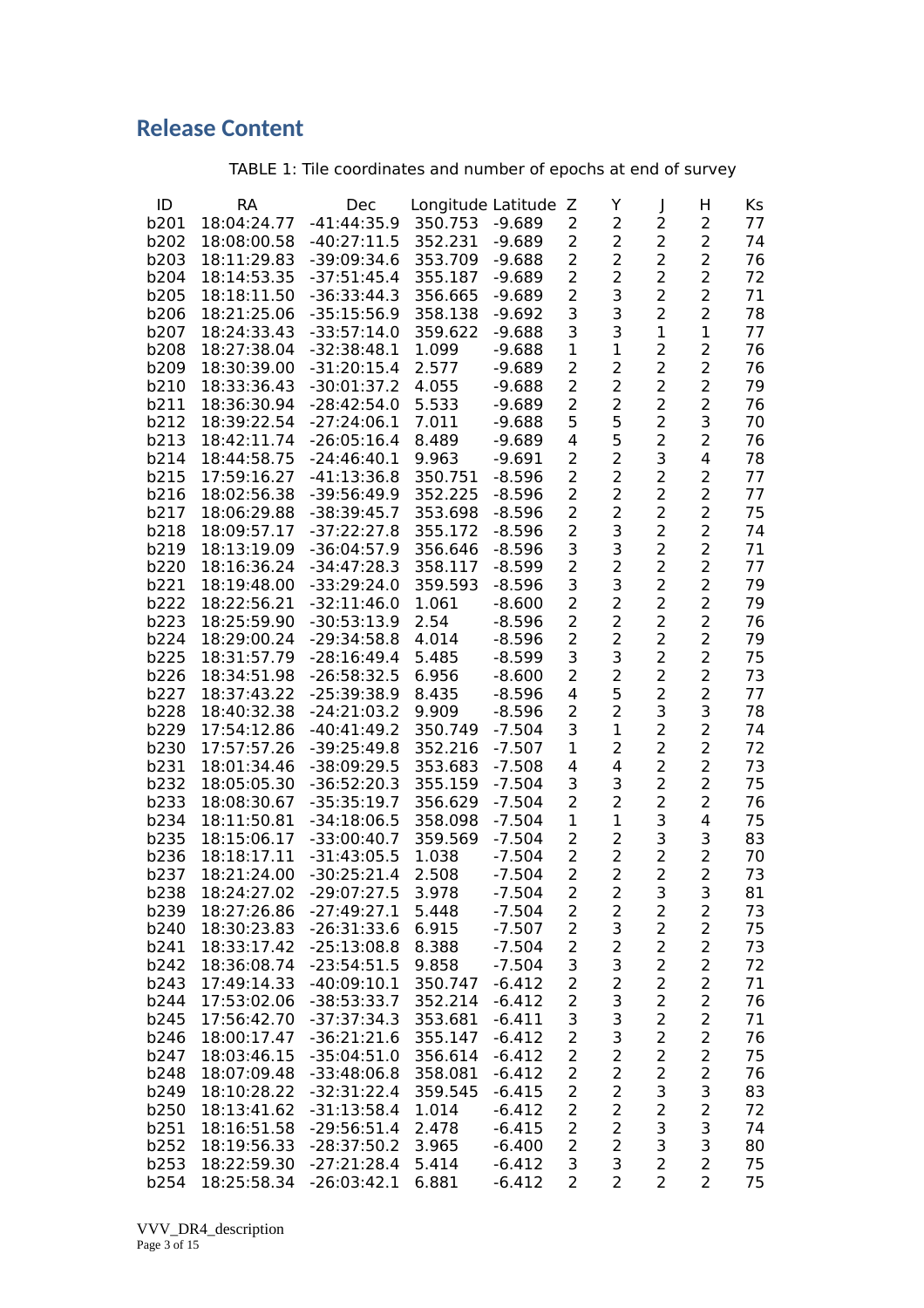| b255 | 18:28:54.34 | $-24:45:49.0$ | 8.347   | $-6.412$ | 2              | 2              | 2              | 2              | 74  |
|------|-------------|---------------|---------|----------|----------------|----------------|----------------|----------------|-----|
| b256 | 18:31:47.81 | $-23:27:48.6$ | 9.814   | $-6.412$ | 3              | 3              | 2              | $\overline{2}$ | 71  |
| b257 | 17:44:20.50 | $-39:35:44.2$ | 350.746 | $-5.320$ | 2              | 2              | 2              | $\overline{2}$ | 77  |
|      |             |               |         |          |                |                |                |                |     |
| b258 | 17:48:11.76 | $-38:20:41.6$ | 352.21  | $-5.320$ | $\overline{2}$ | $\overline{2}$ | 4              | 4              | 79  |
| b259 | 17:51:55.97 | $-37:05:17.2$ | 353.674 | $-5.320$ | $\overline{2}$ | $\overline{a}$ | 2              | 3              | 80  |
| b260 | 17:55:34.03 | $-35:49:48.4$ | 355.135 | $-5.322$ | 3              | 3              | 4              | 3              | 83  |
| b261 | 17:59:05.57 | $-34:33:34.6$ | 356.602 | $-5.320$ | $\overline{2}$ | $\overline{a}$ | 3              | 3              | 81  |
| b262 | 18:02:31.90 | $-33:17:17.2$ | 358.066 | $-5.320$ | $\overline{2}$ | $\overline{a}$ | 2              | $\overline{c}$ | 80  |
| b263 | 18:05:53.09 | $-32:00:46.4$ | 359.53  | $-5.320$ | 2              | $\overline{2}$ | 2              | $\overline{2}$ | 103 |
| b264 | 18:09:09.96 | $-30:44:13.6$ | 0.992   | $-5.322$ | 2              | $\overline{2}$ | 2              | $\overline{2}$ | 102 |
|      |             |               |         |          |                |                |                |                |     |
| b265 | 18:12:22.20 | $-29:27:18.7$ | 2.455   | $-5.323$ | $\overline{2}$ | $\overline{2}$ | 2              | $\overline{2}$ | 81  |
| b266 | 18:15:30.07 | $-28:09:57.2$ | 3.922   | $-5.320$ | $\mathbf 1$    | $\mathbf{1}$   | 2              | 2              | 80  |
| b267 | 18:18:34.68 | $-26:52:38.6$ | 5.386   | $-5.320$ | $\overline{2}$ | 2              | 3              | 3              | 81  |
| b268 | 18:21:35.88 | $-25:35:11.8$ | 6.85    | $-5.319$ | 2              | 2              | 4              | 3              | 80  |
| b269 | 18:24:34.08 | $-24:17:37.0$ | 8.314   | $-5.320$ | 2              | 2              | 4              | 4              | 75  |
| b270 | 18:27:29.54 | $-22:59:55.7$ | 9.778   | $-5.320$ | $\overline{2}$ | $\overline{2}$ | $\overline{2}$ | $\overline{2}$ | 76  |
| b271 | 17:39:31.66 | $-39:01:31.1$ | 350.745 | $-4.228$ | $\overline{2}$ | $\overline{2}$ | 2              | $\overline{c}$ | 73  |
| b272 | 17:43:25.99 | $-37:47:04.2$ | 352.206 | $-4.228$ | 2              | $\overline{a}$ | $\overline{2}$ | $\overline{2}$ | 74  |
|      |             |               |         |          |                |                |                |                |     |
| b273 | 17:47:13.73 | $-36:32:26.9$ | 353.666 | $-4.231$ | $\overline{2}$ | $\overline{2}$ | 2              | $\overline{2}$ | 80  |
| b274 | 17:50:54.10 | $-35:17:02.4$ | 355.13  | $-4.228$ | 2              | $\overline{2}$ | $\overline{2}$ | 3              | 79  |
| b275 | 17:54:28.85 | $-34:01:31.1$ | 356.592 | $-4.228$ | $\overline{2}$ | $\overline{a}$ | 2              | $\overline{2}$ | 80  |
| b276 | 17:57:57.94 | $-32:45:42.8$ | 358.054 | $-4.228$ | 3              | 3              | 7              | $\overline{7}$ | 87  |
| b277 | 18:01:21.89 | $-31:29:38.8$ | 359.516 | $-4.228$ | 3              | 3              | 8              | 9              | 87  |
| b278 | 18:04:40.94 | $-30:13:18.5$ | 0.978   | $-4.227$ | $\overline{2}$ | 2              | 2              | $\overline{2}$ | 84  |
| b279 | 18:07:55.66 | $-28:56:44.9$ | 2.44    | $-4.228$ | $\overline{2}$ | $\overline{2}$ | $\overline{2}$ | $\overline{c}$ | 82  |
|      |             |               |         |          |                |                |                |                |     |
| b280 | 18:11:06.19 | $-27:39:59.0$ | 3.902   | $-4.227$ | 3              | 3              | 2              | 3              | 81  |
| b281 | 18:14:13.06 | $-26:23:02.4$ | 5.364   | -4.228   | 2              | $\overline{2}$ | 2              | $\overline{2}$ | 81  |
| b282 | 18:17:16.37 | $-25:05:55.0$ | 6.826   | -4.227   | $\overline{2}$ | 3              | 3              | 3              | 78  |
| b283 | 18:20:16.56 | $-23:48:39.2$ | 8.287   | -4.228   | 2              | 2              | 2              | 3              | 76  |
| b284 | 18:23:13.80 | $-22:31:13.8$ | 9.749   | $-4.227$ | 2              | 3              | 2              | $\overline{a}$ | 77  |
| b285 | 17:34:47.71 | $-38:26:47.0$ | 350.741 | $-3.138$ | 2              | $\overline{a}$ | 3              | 3              | 82  |
| b286 | 17:38:44.71 | $-37:12:41.4$ | 352.204 | $-3.135$ | 2              | 2              | 2              | $\overline{2}$ | 81  |
| b287 | 17:42:34.97 | $-35:58:24.6$ | 353.664 | $-3.136$ | 2              | 3              | 3              | 3              | 80  |
|      |             |               |         |          |                | 2              |                | 3              |     |
| b288 | 17:46:18.55 | $-34:43:43.7$ | 355.125 | $-3.135$ | $\overline{2}$ |                | 3              |                | 82  |
| b289 | 17:49:55.99 | $-33:28:41.9$ | 356.585 | $-3.135$ | 2              | $\overline{a}$ | 2              | $\overline{2}$ | 79  |
| b290 | 17:53:27.67 | $-32:13:22.4$ | 358.045 | $-3.135$ | 2              | 3              | 3              | $\overline{2}$ | 78  |
| b291 | 17:56:54.07 | $-30:57:43.2$ | 359.505 | $-3.135$ | $\mathbf 1$    | $\mathbf{1}$   | 2              | 3              | 80  |
| b292 | 18:00:15.70 | $-29:41:49.2$ | 0.966   | $-3.136$ | 2              | $\overline{2}$ | $\overline{2}$ | 3              | 79  |
| b293 | 18:03:32.93 | $-28:25:51.2$ | 2.424   | $-3.138$ | $\overline{a}$ | $\overline{2}$ | $\overline{2}$ | $\overline{c}$ | 325 |
| b294 | 18:06:45.43 | $-27:09:14.8$ | 3.886   | $-3.135$ | 3              | 3              | 2              | 2              | 327 |
| b295 | 18:09:54.41 | $-25:52:38.3$ | 5.347   | $-3.136$ | 3              | 3              | 2              | $\overline{2}$ | 318 |
| b296 | 18:12:59.69 | $-24:35:50.6$ | 6.807   | $-3.135$ | $\overline{2}$ | 3              | 3              | 3              | 321 |
|      |             |               |         |          |                |                |                |                |     |
| b297 | 18:16:01.78 | $-23:18:52.6$ | 8.268   | $-3.135$ | $\overline{2}$ | $\overline{2}$ | 2              | $\overline{2}$ | 74  |
| b298 | 18:19:00.72 | $-22:01:45.5$ | 9.728   | $-3.135$ | 5              | 4              | $\overline{c}$ | $\overline{2}$ | 74  |
| b299 | 17:30:08.04 | $-37:51:07.2$ | 350.74  | $-2.046$ | 2              | $\overline{2}$ | 3              | 3              | 82  |
| b300 | 17:34:07.87 | $-36:37:36.5$ | 352.202 | $-2.043$ | $\overline{2}$ | 3              | $\overline{c}$ | $\overline{c}$ | 82  |
| b301 | 17:38:00.94 | $-35:24:04.3$ | 353.659 | $-2.046$ | 2              | $\overline{2}$ | 3              | 3              | 83  |
| b302 | 17:41:46.90 | $-34:09:41.4$ | 355.121 | $-2.043$ | $\overline{2}$ | $\overline{2}$ | 2              | 3              | 81  |
| b303 | 17:45:26.88 | $-32:55:09.8$ | 356.58  | $-2.043$ | $\mathbf 1$    | $\mathbf{1}$   | 2              | $\overline{2}$ | 81  |
|      |             |               |         |          |                |                |                |                |     |
| b304 | 17:49:01.30 | $-31:40:29.6$ | 358.037 | $-2.046$ | $\overline{c}$ | $\overline{c}$ | 2              | 2              | 79  |
| b305 | 17:52:29.86 | $-30:25:03.4$ | 359.499 | $-2.043$ | 3              | 3              | 3              | $\overline{a}$ | 81  |
| b306 | 17:55:53.66 | $-29:09:32.8$ | 0.958   | $-2.043$ | $\overline{c}$ | $\overline{c}$ | $\overline{2}$ | $\overline{2}$ | 79  |
| b307 | 17:59:12.86 | $-27:53:46.7$ | 2.417   | $-2.043$ | 3              | 3              | $\overline{c}$ | $\overline{2}$ | 328 |
| b308 | 18:02:27.65 | $-26:37:45.1$ | 3.876   | $-2.043$ | 3              | 3              | $\overline{2}$ | $\overline{2}$ | 335 |
| b309 | 18:05:38.57 | $-25:21:28.8$ | 5.336   | $-2.043$ | 3              | 4              | $\overline{2}$ | $\overline{2}$ | 321 |
| b310 | 18:08:45.82 | $-24:05:00.6$ | 6.795   | $-2.043$ | 3              | 3              | $\overline{2}$ | $\overline{2}$ | 320 |
| b311 | 18:11:49.68 | $-22:48:19.8$ | 8.254   | $-2.043$ | $\overline{2}$ | $\overline{2}$ | 3              | $\overline{a}$ | 73  |
|      |             |               |         |          |                |                |                |                |     |
| b312 | 18:14:50.18 | $-21:31:34.0$ | 9.712   | $-2.043$ | 4              | $\overline{7}$ | $\overline{2}$ | $\overline{2}$ | 72  |
| b313 | 17:25:32.76 | $-37:14:32.6$ | 350.743 | $-0.951$ | $\overline{2}$ | $\overline{2}$ | $\overline{2}$ | $\overline{2}$ | 76  |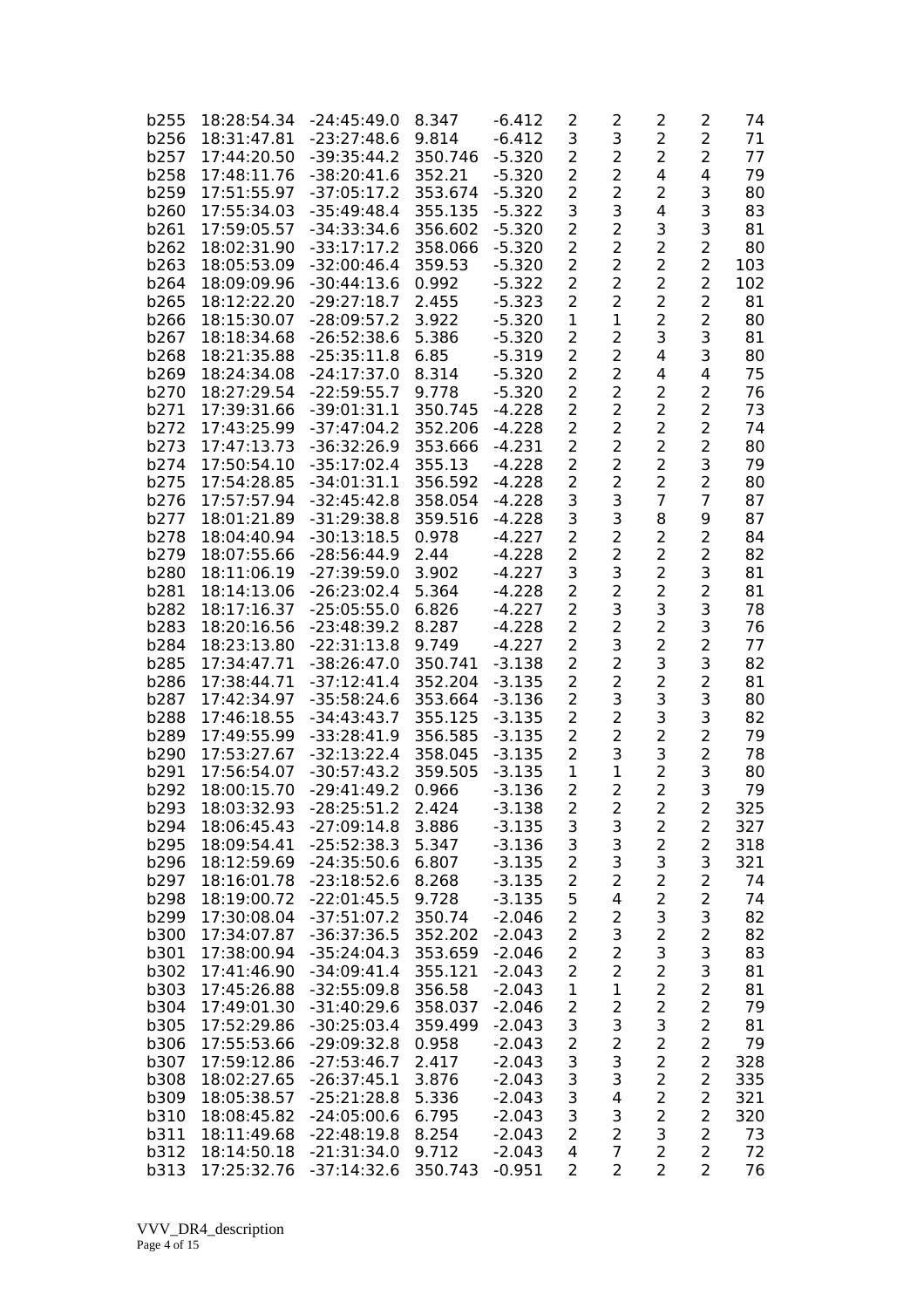| b314        | 17:29:35.30 | $-36:01:46.6$ | 352.202 | $-0.951$       | 2                       | 2                       | 2                   | 2              | 74       |
|-------------|-------------|---------------|---------|----------------|-------------------------|-------------------------|---------------------|----------------|----------|
| b315        | 17:33:30.62 | $-34:48:34.6$ | 353.660 | $-0.951$       | $\overline{2}$          | $\overline{2}$          | $\overline{2}$      | $\overline{2}$ | 83       |
| b316        | 17:37:19.27 | $-33:34:56.6$ | 355.119 | $-0.951$       | $\overline{2}$          | $\overline{2}$          | $\overline{2}$      | $\overline{2}$ | 83       |
| b317        | 17:41:01.49 | $-32:20:52.4$ | 356.578 | $-0.951$       | 2                       | $\overline{2}$          | $\overline{2}$      | $\overline{2}$ | 82       |
| b318        | 17:44:38.18 | $-31:06:50.8$ | 358.031 | $-0.955$       | $\overline{2}$          | $\overline{2}$          | $\overline{c}$      | 2              | 80       |
| b319        | 17:48:09.05 | $-29:51:40.3$ | 359.495 | $-0.951$       | 3                       | 3                       | $\overline{7}$      | 6              | 88       |
| b320        | 17:51:34.97 | $-28:36:34.6$ | 0.954   | $-0.951$       | $\overline{2}$          | 2                       | $\overline{2}$      | $\overline{2}$ | 83       |
| b321        | 17:54:56.16 | $-27:21:10.4$ | 2.412   | $-0.951$       | $\overline{2}$          | 3                       | $\overline{c}$      | $\overline{a}$ | 82       |
| b322        | 17:58:13.01 | $-26:05:30.1$ | 3.871   | $-0.951$       | 3                       | 3                       | $\overline{c}$      | $\overline{c}$ | 82       |
| b323        | 18:01:25.82 | $-24:49:35.0$ | 5.33    | $-0.951$       | $\overline{2}$          | 3                       | $\overline{c}$      | $\overline{a}$ | 80       |
| b324        | 18:04:34.78 | $-23:33:24.5$ | 6.789   | $-0.951$       | $\overline{2}$          | 3                       | $\overline{2}$      | $\overline{2}$ | 78       |
| b325        | 18:07:40.30 | $-22:17:01.3$ | 8.247   | $-0.951$       | 4                       | 3                       | 3                   | 3              | 78       |
| b326        | 18:10:42.89 | $-21:00:51.1$ | 9.701   | $-0.955$       | 3                       | 4                       | 2                   | $\overline{2}$ | 78       |
| b327        | 17:21:02.45 | $-36:37:42.6$ | 350.74  | 0.139          | $\overline{2}$          | $\overline{2}$          | $\overline{2}$      | $\overline{2}$ | 78       |
| b328        | 17:25:07.06 | $-35:25:19.6$ | 352.201 | 0.141          | 2                       | $\overline{2}$          | 2                   | 4              | 80       |
| b329        | 17:29:04.68 | $-34:12:39.2$ | 353.66  | 0.141          | 3                       | 3                       | 2                   | 4              | 83       |
| b330        | 17:32:55.51 | $-32:59:30.1$ | 355.119 | 0.141          | $\overline{2}$          | 3                       | 2                   | 4              | 83       |
| b331        | 17:36:39.58 | $-31:46:10.6$ | 356.573 | 0.14           | 2                       | $\overline{2}$          | 3                   | 3              | 81       |
| b332        | 17:40:18.53 | $-30:31:55.9$ | 358.036 | 0.141          | $\overline{2}$          | $\overline{2}$          | $\overline{2}$      | 3              | 81       |
| b333        | 17:43:51.58 | $-29:17:34.4$ | 359.495 | 0.141          | 2                       | 2                       | $\overline{c}$      | $\overline{a}$ | 96       |
| b334        | 17:47:19.25 | $-28:03:06.8$ | 0.95    | 0.140          | $\overline{2}$          | $\overline{2}$          | $\overline{2}$      | $\overline{2}$ | 92       |
| <b>b335</b> | 17:50:42.70 | $-26:47:51.4$ | 2.412   | 0.141          | $\overline{2}$          | $\overline{2}$          | $\overline{2}$      | $\overline{2}$ | 81       |
| b336        | 17:54:01.39 | $-25:32:31.6$ | 3.871   | 0.141          | $\overline{2}$          | $\overline{2}$          | $\overline{2}$      | $\overline{2}$ | 81       |
| b337        | 17:57:15.93 | $-24:16:56.2$ | 5.33    | 0.141          | $\overline{2}$          | $\overline{2}$          | 3                   | 4              | 83       |
| b338        | 18:00:26.54 | $-23:01:04.4$ | 6.789   | 0.141          | 2                       | $\overline{2}$          | 3                   | 4              | 82       |
| b339        | 18:03:33.72 | $-21:44:59.6$ | 8.247   | 0.141          | $\overline{2}$          | $\overline{2}$          | 3                   | 3              | 77       |
| b340        | 18:06:37.80 | $-20:28:54.5$ | 9.703   | 0.138          | $\overline{2}$          | $\overline{2}$          | $\overline{2}$      | $\overline{2}$ | 76       |
| b341        | 17:16:36.05 | $-35:59:49.6$ | 350.743 | 1.233          | $\overline{2}$          | $\overline{2}$          | $\overline{2}$      | $\overline{2}$ | 91       |
| b342        | 17:20:43.01 | $-34:48:12.6$ | 352.202 | 1.233          | 2                       | 2                       | 2                   | $\overline{2}$ | 91       |
| b343        | 17:24:42.67 | $-33:36:03.2$ | 353.661 | 1.233          | 2                       | $\overline{2}$          | 2                   | 2              | 83       |
| b344        | 17:28:35.52 | $-32:23:24.0$ | 355.12  | 1.233          | 2                       | 2                       | 2                   | 2              | 87       |
| b345        | 17:32:22.06 | $-31:10:16.3$ | 356.58  | 1.233          | 2                       | $\overline{2}$          | 2                   | 2              | 78       |
| b346        | 17:36:02.66 | $-29:56:44.5$ | 358.039 | 1.233          | 2                       | 2                       | 2                   | 2              | 77       |
| b347        | 17:39:37.82 | $-28:43:00.5$ | 359.496 |                |                         | 2                       |                     | $\overline{2}$ |          |
| b348        | 17:43:07.42 |               | 0.958   | 1.231<br>1.233 | 2<br>2                  | $\overline{2}$          | 2<br>$\overline{2}$ | $\overline{2}$ | 73<br>75 |
|             | 17:46:32.38 | $-27:28:28.6$ |         |                | $\overline{2}$          | $\overline{2}$          | 4                   | 4              |          |
| b349        |             | $-26:13:50.5$ | 2.417   | 1.233          |                         | $\overline{2}$          |                     |                | 82       |
| b350        | 17:49:52.70 | $-24:58:52.0$ | 3.876   | 1.233          | 2                       |                         | 3                   | 3              | 81       |
| b351        | 17:53:09.14 | $-23:43:49.1$ | 5.333   | 1.231          | 2                       | $\overline{2}$          | $\overline{c}$      | $\overline{2}$ | 81       |
| b352        | 17:56:21.43 | $-22:28:16.7$ | 6.792   | 1.230          | 2                       | 2                       | $\overline{2}$      | 2              | 82       |
| b353        | 17:59:29.74 | $-21:12:13.7$ | 8.254   | 1.233          | 2                       | 2                       | 2                   | 2              | 77       |
| b354        | 18:02:34.99 | $-19:56:09.6$ | 9.714   | 1.233          | 4                       | 4                       | $\overline{2}$      | $\overline{2}$ | 79       |
| b355        | 17:12:14.18 | $-35:21:31.3$ | 350.744 | 2.326          | 2                       | 2                       | 5                   | $\overline{7}$ | 80       |
| b356        | 17:16:23.06 | $-34:10:28.2$ | 352.204 | 2.325          | $\overline{2}$          | $\overline{2}$          | 3                   | 3              | 83       |
| b357        | 17:20:24.62 | $-32:58:48.7$ | 353.664 | 2.326          | 2                       | $\overline{c}$          | $\overline{c}$      | $\overline{2}$ | 79       |
| b358        | 17:24:19.42 | $-31:46:38.6$ | 355.124 | 2.325          | 2                       | $\overline{2}$          | 2                   | $\overline{c}$ | 79       |
| b359        | 17:28:07.75 | $-30:33:59.4$ | 356.585 | 2.326          | $\overline{c}$          | 2                       | 4                   | 3              | 83       |
| b360        | 17:31:50.21 | $-29:20:53.5$ | 358.045 | 2.325          | $\overline{2}$          | $\overline{2}$          | 2                   | $\overline{2}$ | 79       |
| b361        | 17:35:26.93 | $-28:07:21.7$ | 359.505 | 2.325          | 2                       | $\overline{2}$          | 2                   | $\overline{2}$ | 77       |
| b362        | 17:38:58.51 | $-26:53:25.1$ | 0.966   | 2.325          | $\overline{c}$          | $\overline{\mathbf{c}}$ | 2                   | $\overline{2}$ | 79       |
| b363        | 17:42:25.06 | $-25:39:06.5$ | 2.426   | 2.326          | 3                       | 3                       | $\overline{2}$      | $\overline{2}$ | 77       |
| b364        | 17:45:47.14 | $-24:24:29.5$ | 3.887   | 2.325          | 3                       | 3                       | $\overline{c}$      | $\overline{2}$ | 77       |
| b365        | 17:49:04.75 | $-23:09:32.4$ | 5.347   | 2.325          | $\overline{\mathbf{c}}$ | 3                       | $\overline{c}$      | $\overline{a}$ | 81       |
| b366        | 17:52:18.50 | $-21:54:17.3$ | 6.807   | 2.325          | 3                       | 3                       | 3                   | $\overline{c}$ | 82       |
| b367        | 17:55:28.46 | $-20:38:44.9$ | 8.267   | 2.325          | 3                       | 3                       | 3                   | 3              | 74       |
| b368        | 17:58:35.09 | $-19:22:55.9$ | 9.728   | 2.325          | 3                       | 3                       | $\overline{2}$      | 3              | 74       |
| b369        | 17:07:56.47 | $-34:42:39.6$ | 350.744 | 3.418          | $\overline{2}$          | $\overline{2}$          | 5                   | 6              | 85       |
| b370        | 17:12:07.25 | $-33:32:07.1$ | 352.206 | 3.417          | $\overline{2}$          | $\overline{2}$          | 3                   | 3              | 84       |
| b371        | 17:16:10.39 | $-32:20:58.6$ | 353.668 | 3.418          | $\overline{2}$          | $\overline{2}$          | $\overline{2}$      | 3              | 82       |
| b372        | 17:20:06.86 | $-31:09:18.4$ | 355.129 | 3.418          | $\overline{2}$          | $\overline{2}$          | 2                   | $\overline{2}$ | 83       |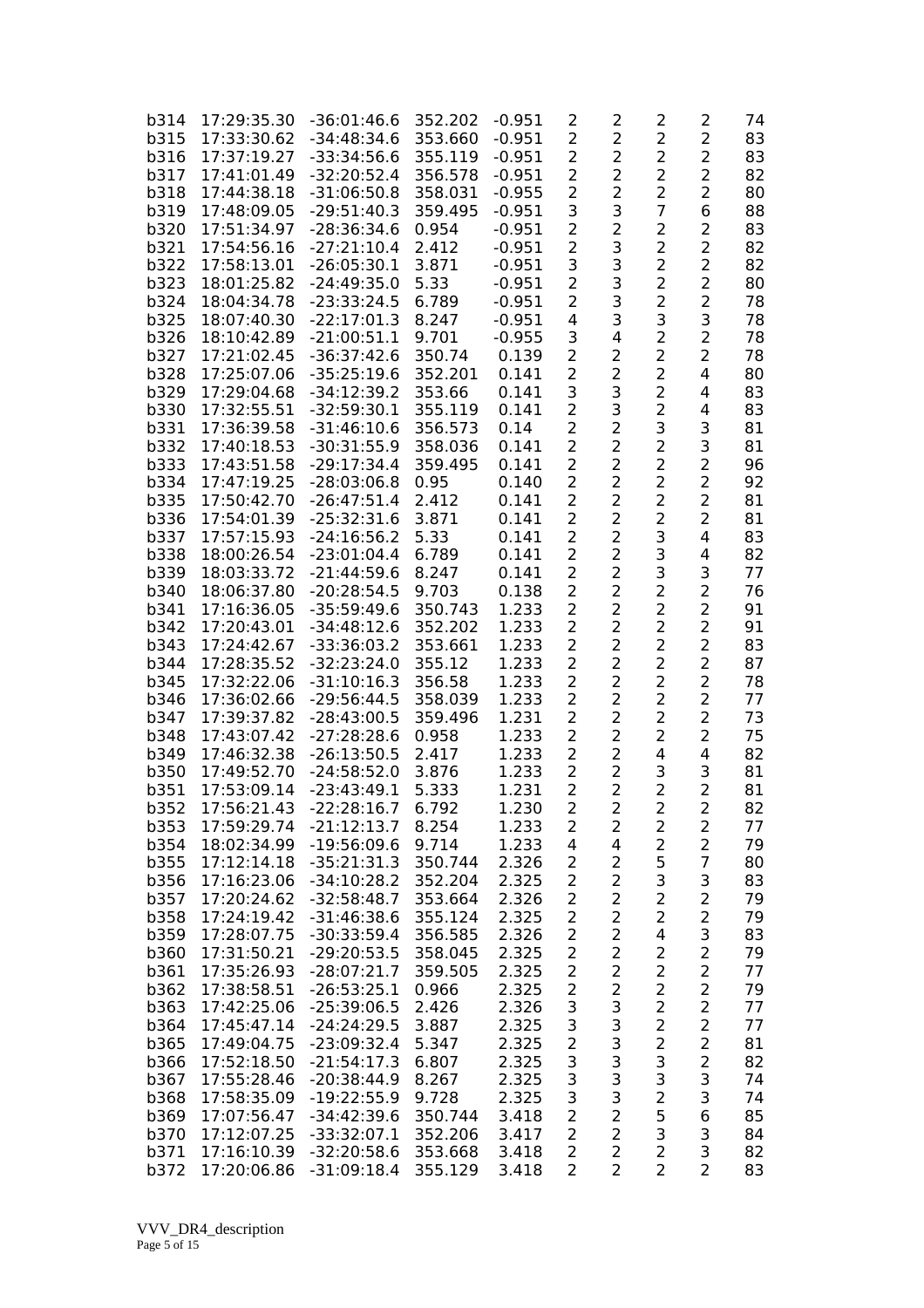| b373        | 17:23:57.19                | $-29:57:20.5$ | 356.589           | 3.415    | 2              | 2                   | 3                   | 3                                | 83 |
|-------------|----------------------------|---------------|-------------------|----------|----------------|---------------------|---------------------|----------------------------------|----|
| b374        | 17:27:41.02                | $-28:44:24.0$ | 358.054           | 3.418    | 2              | $\overline{2}$      | 3                   | 4                                | 83 |
| b375        | 17:31:19.56                | $-27:31:17.8$ | 359.515           | 3.417    | 2              | $\overline{2}$      | $\overline{2}$      | 2                                | 80 |
| b376        | 17:34:52.54                | $-26:17:43.4$ | 0.977             | 3.418    | $\overline{2}$ | $\overline{2}$      | $\overline{c}$      | $\overline{2}$                   | 84 |
| b377        | 17:38:20.59                | $-25:03:49.7$ | 2.439             | 3.418    | $\overline{2}$ | $\overline{2}$      | $\overline{2}$      | $\overline{2}$                   | 79 |
| b378        | 17:41:44.26                | $-23:49:28.2$ | 3.901             | 3.418    | $\overline{2}$ | 3                   | $\overline{2}$      | $\overline{2}$                   | 79 |
| b379        | 17:45:03.46                | $-22:34:49.4$ | 5.363             | 3.418    | $\overline{2}$ | $\overline{2}$      | $\overline{2}$      | $\overline{2}$                   | 81 |
| b380        | 17:48:18.48                | $-21:19:51.6$ | 6.825             | 3.418    | $\overline{2}$ | 2                   | $\overline{2}$      | $\overline{c}$                   | 81 |
| b381        | 17:51:29.81                | $-20:04:35.0$ | 8.287             | 3.418    | 3              | 3                   | 3                   | 3                                | 76 |
| b382        | 17:54:37.66                | $-18:49:01.6$ | 9.749             | 3.418    | 3              | 3                   | 3                   | 3                                | 77 |
| b383        | 17:03:42.94                | $-34:03:25.2$ | 350.743           | 4.507    | $\overline{2}$ | $\overline{2}$      | $\overline{c}$      | 3                                | 91 |
| b384        | 17:07:55.03                | $-32:53:12.5$ | 352.209           | 4.510    | $\overline{2}$ | $\overline{2}$      | $\overline{2}$      | $\overline{2}$                   | 91 |
| b385        | 17:11:59.88                | $-31:42:33.1$ | 353.673           | 4.510    | 2              | $\overline{2}$      | $\overline{2}$      | 2                                | 89 |
| b386        | 17:15:57.96                | $-30:31:19.9$ | 355.137           | 4.510    | 2              | 2                   | $\overline{2}$      | 2                                | 87 |
| b387        | 17:19:49.25                | $-29:19:48.0$ | 356.597           | 4.509    | 2              | 2                   | $\overline{2}$      | $\overline{c}$                   | 78 |
| <b>b388</b> | 17:23:35.30                | $-28:07:18.8$ | 358.065           | 4.510    | 2              | $\overline{2}$      | $\overline{2}$      | 3                                | 80 |
| b389        | 17:27:15.26                | $-26:54:33.5$ | 359.53            | 4.510    | 2              | $\overline{2}$      | $\overline{2}$      | $\overline{2}$                   | 74 |
| b390        | 17:30:45.46                | $-25:43:04.8$ | 0.961             | 4.508    | 2              | $\overline{2}$      | $\overline{2}$      | $\overline{2}$                   | 75 |
| b391        | 17:34:15.58                | $-24:29:12.8$ | 2.43              | 4.510    | 2              | $\overline{2}$      | 2                   | $\overline{2}$                   | 80 |
| b392        | 17:37:40.80                | $-23:15:26.6$ | 3.891             | 4.507    | $\overline{2}$ | $\overline{2}$      | 4                   | 4                                | 82 |
| b393        | 17:41:01.09                | $-22:00:52.5$ | 5.358             | 4.510    | 3              | 3                   | $\overline{2}$      | 2                                | 80 |
| b394        | 17:44:17.50                | $-20:46:11.3$ | 6.822             | 4.510    | $\overline{2}$ | $\overline{2}$      | $\overline{2}$      | $\overline{2}$                   | 79 |
| b395        | 17:47:30.12                | $-19:31:10.9$ | 8.286             | 4.510    | 2              | $\overline{2}$      | $\overline{2}$      | 2                                | 78 |
| b396        | 17:50:39.17                | $-18:15:53.3$ | 9.75              | 4.510    | 4              | 4                   | $\overline{2}$      | $\overline{2}$                   | 78 |
| d001        | 11:43:27.74                | $-63:31:38.3$ | 295.443           | $-1.648$ | $\overline{2}$ | 2                   | $\overline{2}$      | $\overline{2}$                   | 65 |
| d002        | 11:56:15.41                | $-63:52:19.9$ | 296.902           |          | 3              | 2                   | $\overline{2}$      | $\overline{a}$                   | 62 |
| d003        |                            | $-64:08:44.5$ |                   | $-1.648$ | 2              | $\overline{2}$      | 2                   | $\overline{a}$                   | 56 |
| d004        | 12:09:20.18<br>12:22:38.06 |               | 298.361<br>299.82 | $-1.648$ | 2              | $\overline{2}$      | $\overline{2}$      | $\overline{2}$                   |    |
|             |                            | $-64:20:44.2$ |                   | $-1.648$ |                | 3                   | 2                   | 2                                | 55 |
| d005        | 12:36:05.54                | $-64:28:13.4$ | 301.279           | $-1.648$ | 4              |                     |                     |                                  | 57 |
| d006        | 12:49:38.06                | $-64:31:10.2$ | 302.738           | $-1.648$ | 2              | $\overline{2}$      | $\overline{2}$<br>2 | 2<br>$\overline{2}$              | 54 |
| d007        | 13:03:11.21                | $-64:29:27.6$ | 304.197           | $-1.648$ | 2              | 2                   |                     |                                  | 57 |
| d008        | 13:16:40.42                | $-64:23:10.7$ | 305.656           | $-1.648$ | 2              | 2<br>7              | $\overline{2}$      | $\overline{2}$                   | 55 |
| d009        | 13:30:01.27                | $-64:12:21.6$ | 307.115           | $-1.648$ | 7              |                     | 2                   | $\overline{2}$                   | 60 |
| d010        | 13:43:07.58                | $-63:57:24.8$ | 308.569           | $-1.652$ | 3              | 2<br>$\overline{2}$ | $\overline{2}$      | $\overline{2}$<br>$\overline{2}$ | 58 |
| d011        | 13:56:02.26                | $-63:37:32.7$ | 310.033           | $-1.648$ | 2              |                     | $\overline{2}$      |                                  | 53 |
| d012        | 14:08:35.52                | $-63:13:49.8$ | 311.492           | $-1.648$ | $\overline{2}$ | $\overline{2}$      | 2                   | 2                                | 53 |
| d013        | 14:20:47.04                | $-62:46:08.5$ | 312.951           | $-1.648$ | 2              | 2                   | 4                   | 4                                | 52 |
| d014        | 14:32:34.58                | $-62:14:40.9$ | 314.41            | $-1.648$ | $\overline{2}$ | $\overline{2}$      | 3                   | 4                                | 52 |
| d015        | 14:43:42.53                | $-61:40:42.2$ | 315.836           | $-1.652$ | $\overline{c}$ | 2                   | 4                   | 4                                | 57 |
| d016        | 14:54:39.50                | $-61:02:24.0$ | 317.295           | $-1.652$ | 2              | 2                   | 4                   | 6                                | 56 |
| d017        | 15:05:10.61                | $-60:20:37.0$ | 318.759           | $-1.648$ | $\overline{2}$ | $\overline{2}$      | 4                   | 4                                | 58 |
| d018        | 15:15:13.66                | $-59:36:15.5$ | 320.218           | $-1.648$ | $\overline{2}$ | 4                   | $\overline{2}$      | $\overline{2}$                   | 52 |
| d019        | 15:24:50.21                | $-58:49:11.6$ | 321.677           | $-1.648$ | $\overline{2}$ | 2                   | 8                   | 8                                | 58 |
| d020        | 15:34:00.86                | $-57:59:37.7$ | 323.136           | $-1.648$ | 3              | $\overline{2}$      | 8                   | 8                                | 57 |
| d021        | 15:42:46.42                | $-57:07:46.9$ | 324.595           | $-1.648$ | 2              | $\overline{2}$      | $\mathbf 2$         | $\mathbf 2$                      | 57 |
| d022        | 15:51:07.87                | $-56:13:46.2$ | 326.054           | $-1.648$ | 2              | $\overline{2}$      | 3                   | 3                                | 58 |
| d023        | 15:59:06.12                | $-55:17:47.8$ | 327.513           | $-1.648$ | 2              | $\overline{2}$      | $\overline{c}$      | $\overline{2}$                   | 60 |
| d024        | 16:06:42.36                | $-54:20:02.0$ | 328.972           | $-1.648$ | 2              | 2                   | 3                   | 3                                | 59 |
| d025        | 16:13:57.77                | $-53:20:48.1$ | 330.429           | $-1.651$ | $\overline{c}$ | 3                   | $\overline{2}$      | $\overline{2}$                   | 50 |
| d026        | 16:20:53.06                | $-52:19:59.5$ | 331.885           | $-1.652$ | $\overline{c}$ | 3                   | $\overline{2}$      | $\overline{c}$                   | 49 |
| d027        | 16:27:30.36                | $-51:17:13.9$ | 333.349           | $-1.648$ | 3              | 3                   | 4                   | 3                                | 52 |
| d028        | 16:33:50.04                | $-50:13:47.6$ | 334.805           | $-1.651$ | $\overline{2}$ | $\overline{2}$      | $\overline{c}$      | $\overline{c}$                   | 53 |
| d029        | 16:39:53.11                | $-49:08:42.0$ | 336.267           | $-1.648$ | $\overline{c}$ | $\overline{2}$      | $\overline{2}$      | $\overline{a}$                   | 62 |
| d030        | 16:45:40.30                | -48:02:59.6   | 337.722           | $-1.650$ | $\overline{c}$ | $\overline{2}$      | 3                   | 3                                | 61 |
| d031        | 16:51:14.42                | $-46:55:46.9$ | 339.185           | $-1.648$ | 2              | $\overline{2}$      | $\overline{2}$      | $\overline{2}$                   | 54 |
| d032        | 16:56:33.77                | $-45:48:07.9$ | 340.640           | $-1.649$ | $\overline{c}$ | $\overline{c}$      | $\overline{a}$      | $\overline{2}$                   | 54 |
| d033        | 17:01:41.93                | $-44:39:08.6$ | 342.103           | $-1.648$ | 2              | 3                   | $\overline{2}$      | $\overline{2}$                   | 54 |
| d034        | 17:06:37.75                | $-43:29:37.0$ | 343.562           | $-1.648$ | 3              | 3                   | $\overline{2}$      | $\overline{2}$                   | 53 |
| d035        | 17:11:22.70                | $-42:19:22.8$ | 345.021           | $-1.649$ | 4              | 4                   | $\overline{2}$      | $\overline{2}$                   | 60 |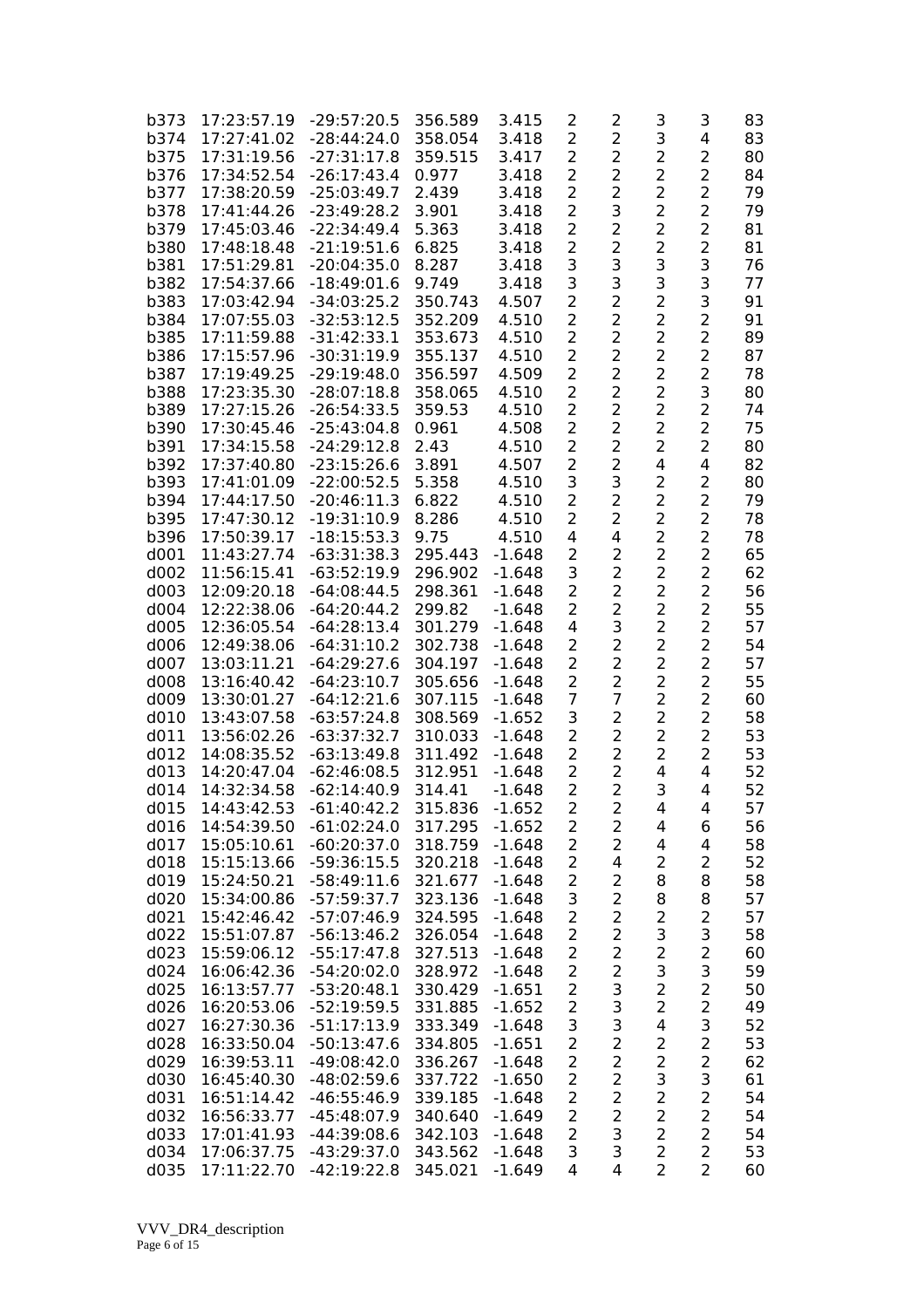| d036         | 17:15:57.60                | $-41:08:39.1$                  | 346.478            | $-1.651$             | $\overline{2}$                   | $\overline{2}$                   | 2                       | 2                                | 62       |
|--------------|----------------------------|--------------------------------|--------------------|----------------------|----------------------------------|----------------------------------|-------------------------|----------------------------------|----------|
| d037         | 17:20:22.10                | $-39:57:08.3$                  | 347.935            | $-1.650$             | $\overline{a}$                   | $\overline{2}$                   | $\overline{2}$          | $\overline{2}$                   | 55       |
| d038         | 17:24:38.88                | $-38:44:46.3$                  | 349.398            | $-1.648$             | 2                                | $\overline{2}$                   | 2                       | $\overline{2}$                   | 53       |
| d039         | 11:45:55.20                | $-62:28:16.3$                  | 295.442            | $-0.556$             | 2                                | $\overline{2}$                   | 4                       | 4                                | 64       |
| d040         | 11:58:16.78                | $-62:48:13.0$                  | 296.901            | $-0.556$             | $\overline{2}$                   | $\overline{2}$                   | $\overline{2}$          | $\overline{2}$                   | 63       |
| d041         | 12:10:50.64                | $-63:04:13.4$                  | 298.355            | $-0.560$             | $\overline{2}$                   | $\overline{2}$                   | 2                       | $\overline{2}$                   | 55       |
| d042         | 12:23:39.43                | $-63:15:48.6$                  | 299.813            | $-0.560$             | $\overline{2}$                   | $\overline{a}$                   | 2                       | $\overline{a}$                   | 54       |
| d043         | 12:36:36.00                | $-63:23:01.7$                  | 301.271            | $-0.560$             | $\overline{2}$                   | $\mathbf{1}$                     | $\overline{c}$          | $\overline{a}$                   | 53       |
| d044         | 12:49:41.07                | $-63:25:37.0$                  | 302.736            | $-0.556$             | $\overline{2}$                   | $\overline{2}$                   | 2                       | $\overline{2}$                   | 51       |
| d045         | 13:02:43.30                | $-63:23:59.6$                  | 304.195            | $-0.556$             | $\overline{2}$                   | $\overline{2}$                   | 2                       | $\overline{a}$                   | 56       |
| d046         | 13:15:41.95                | $-63:17:57.8$                  | 305.653            | $-0.556$             | 2                                | 2                                | 2                       | $\overline{2}$                   | 54       |
| d047         | 13:28:33.10                | $-63:07:34.3$                  | 307.112            | $-0.556$             | 5                                | 5                                | $\overline{2}$          | $\overline{2}$                   | 59       |
| d048         | 13:41:13.61                | $-62:52:53.0$                  | 308.571            | $-0.556$             | 4                                | 5                                | 2                       | $\overline{2}$                   | 58       |
| d049         | 13:53:39.77                | $-62:34:01.2$                  | 310.03             | $-0.556$             | $\overline{2}$                   | $\overline{2}$                   | 2                       | 2                                | 52       |
| d050         | 14:05:48.53                | $-62:11:10.0$                  | 311.488            | $-0.556$             | 2                                | 2                                | 2                       | $\overline{2}$                   | 52       |
| d051         | 14:17:37.68                | $-61:44:25.4$                  | 312.947            | $-0.556$             | $\overline{2}$                   | 2                                | 2                       | $\overline{2}$                   | 52       |
| d052         | 14:29:05.40                | $-61:14:00.2$                  | 314.405            | $-0.556$             | $\overline{2}$                   | $\overline{2}$                   | 2                       | $\overline{2}$                   | 52       |
| d053         | 14:40:10.13                | $-60:40:06.2$                  | 315.864            | $-0.556$             | $\overline{2}$                   | $\overline{a}$                   | 3                       | 3                                | 60       |
| d054         | 14:50:49.58                | $-60:03:15.5$                  | 317.318            | $-0.560$             | 2                                | $\overline{2}$                   | 3                       | 3                                | 56       |
| d055         | 15:01:07.25                | $-59:22:36.8$                  | 318.781            | $-0.556$             | $\overline{c}$                   | $\overline{2}$                   | 3                       | 4                                | 55       |
| d056         | 15:10:58.73                | $-58:39:26.6$                  | 320.24             | $-0.556$             | 3                                | 3                                | $\overline{2}$          | 2                                | 53       |
| d057         | 15:20:25.78                | $-57:53:35.2$                  | 321.699            | $-0.556$             | $\overline{2}$                   | $\overline{2}$                   | $\overline{2}$          | $\overline{2}$                   | 55       |
| d058         | 15:29:28.82                | $-57:05:14.3$                  | 323.157            | $-0.556$             | $\overline{2}$                   | $\overline{2}$                   | 7                       | $\overline{7}$                   | 56       |
| d059         | 15:38:08.11                | $-56:14:31.9$                  | 324.616            | $-0.556$             | $\overline{2}$                   | $\overline{2}$                   | $\overline{a}$          | $\overline{2}$                   | 55       |
| d060<br>d061 | 15:46:24.77<br>15:54:19.25 | $-55:21:42.1$                  | 326.075            | $-0.556$             | $\overline{2}$<br>$\overline{2}$ | $\overline{2}$<br>$\overline{a}$ | 2<br>$\overline{2}$     | $\overline{a}$<br>$\overline{2}$ | 54<br>59 |
| d062         | 16:01:52.94                | $-54:26:52.1$<br>$-53:30:13.0$ | 327.533<br>328.992 | $-0.556$<br>$-0.556$ | $\overline{2}$                   | $\overline{2}$                   | 3                       | 3                                | 60       |
|              |                            | $-52:31:50.9$                  |                    | $-0.556$             | 2                                | $\overline{2}$                   | 3                       | 3                                | 52       |
| d063<br>d064 | 16:09:06.70<br>16:16:01.46 | $-51:31:56.3$                  | 330.451<br>331.909 | $-0.556$             | $\overline{2}$                   | $\overline{2}$                   | $\overline{2}$          | $\overline{c}$                   | 53       |
| d065         | 16:22:38.40                | $-50:30:35.6$                  | 333.368            | $-0.556$             | 2                                | 3                                | 3                       | 3                                | 51       |
| d066         | 16:28:58.06                | $-49:28:17.4$                  | 334.821            | $-0.560$             | 2                                | $\overline{2}$                   | 3                       | 3                                | 53       |
| d067         | 16:35:02.30                | $-48:24:11.9$                  | 336.283            | $-0.559$             | $\overline{2}$                   | $\overline{a}$                   | 2                       | $\overline{a}$                   | 59       |
| d068         | 16:40:51.17                | $-47:19:19.2$                  | 337.739            | $-0.560$             | $\overline{2}$                   | $\overline{2}$                   | 3                       | 3                                | 57       |
| d069         | 16:46:26.50                | $-46:13:04.8$                  | 339.2              | $-0.559$             | $\overline{2}$                   | 2                                | 3                       | 3                                | 55       |
| d070         | 16:51:48.14                | $-45:05:46.0$                  | 340.661            | $-0.556$             | $\overline{2}$                   | $\overline{a}$                   | $\overline{a}$          | $\overline{a}$                   | 55       |
| d071         | 16:56:57.60                | $-43:58:13.1$                  | 342.115            | $-0.560$             | 3                                | $\overline{2}$                   | $\overline{a}$          | $\overline{a}$                   | 54       |
| d072         | 17:01:55.61                | $-42:49:02.6$                  | 343.579            | $-0.556$             | 2                                | $\overline{2}$                   | 2                       | $\overline{2}$                   | 51       |
| d073         | 17:06:42.65                | $-41:39:30.6$                  | 345.037            | $-0.556$             | 2                                | 4                                | $\overline{2}$          | 2                                | 60       |
| d074         | 17:11:19.82                | $-40:29:29.8$                  | 346.493            | $-0.559$             | 2                                | $\overline{2}$                   | 2                       | $\overline{c}$                   | 60       |
| d075         | 17:15:47.26                | $-39:18:45.0$                  | 347.95             | $-0.560$             | 2                                | $\overline{2}$                   | 2                       | 2                                | 54       |
| d076         | 17:20:06.07                | $-38:07:05.5$                  | 349.411            | $-0.559$             | $\overline{2}$                   | $\overline{2}$                   | 3                       | 3                                | 57       |
| d077         | 11:48:12.67                | $-61:24:46.4$                  | 295.442            | 0.536                | $\overline{2}$                   | 2                                | 3                       | 3                                | 62       |
| d078         | 12:00:07.22                | $-61:44:12.5$                  | 296.896            | 0.532                | $\overline{2}$                   | $\overline{2}$                   | 2                       | $\overline{2}$                   | 57       |
| d079         | 12:12:21.34                | $-61:59:17.2$                  | 298.36             | 0.536                | $\overline{2}$                   | $\overline{c}$                   | $\overline{c}$          | $\overline{2}$                   | 60       |
| d080         | 12:24:43.03                | $-62:10:26.4$                  | 299.819            | 0.536                | $\overline{2}$                   | $\overline{c}$                   | $\overline{2}$          | $\overline{2}$                   | 60       |
| d081         | 12:37:12.10                | $-62:17:23.3$                  | 301.278            | 0.536                | $\overline{2}$                   | $\overline{2}$                   | 3                       | 4                                | 54       |
| d082         | 12:49:45.38                | $-62:20:06.0$                  | 302.737            | 0.536                | $\overline{2}$                   | $\overline{2}$                   | 3                       | 3                                | 57       |
| d083         | 13:02:16.94                | $-62:18:36.0$                  | 304.191            | 0.535                | $\overline{2}$                   | $\overline{2}$                   | 3                       | 3                                | 64       |
| d084         | 13:14:47.59                | $-62:12:47.9$                  | 305.65             | 0.535                | $\overline{2}$                   | 2                                | $\overline{c}$          | $\overline{2}$                   | 56       |
| d085         | 13:27:11.52                | $-62:02:46.3$                  | 307.109            | 0.535                | $\overline{2}$                   | $\overline{2}$                   | 2                       | $\overline{2}$                   | 65       |
| d086         | 13:39:26.02                | $-61:48:36.7$                  | 308.568            | 0.535                | $\overline{2}$                   | $\overline{c}$                   | $\overline{c}$          | $\overline{2}$                   | 62       |
| d087         | 13:51:29.40                | $-61:30:19.1$                  | 310.031            | 0.536                | $\overline{2}$                   | $\overline{c}$                   | $\overline{c}$          | $\overline{2}$                   | 60       |
| d088         | 14:03:15.41                | $-61:08:11.4$                  | 311.49             | 0.536                | 5                                | 5                                | $\overline{\mathbf{c}}$ | 3                                | 56       |
| d089         | 14:14:43.73                | $-60:42:19.1$                  | 312.949            | 0.536                | $\overline{2}$                   | $\overline{2}$                   | $\overline{c}$          | $\overline{2}$                   | 58       |
| d090         | 14:25:52.27                | $-60:12:52.4$                  | 314.407            | 0.536                | $\overline{\mathbf{c}}$          | $\overline{c}$                   | $\overline{c}$          | $\overline{c}$                   | 55       |
| d091         | 14:36:40.32                | $-59:39:59.8$                  | 315.867            | 0.536                | $\overline{2}$                   | $\overline{2}$                   | 3                       | 3                                | 56       |
| d092         | 14:47:04.90                | $-59:04:13.8$                  | 317.32             | 0.532                | 3                                | 3                                | $\overline{2}$          | $\mathbf{1}$                     | 53       |
| d093         | 14:57:09.62                | $-58:24:42.5$                  | 318.784            | 0.536                | $\overline{2}$                   | $\overline{2}$                   | 2                       | $\overline{2}$                   | 57       |
| d094         | 15:06:50.26                | $-57:42:41.4$                  | 320.243            | 0.536                | 2                                | $\overline{2}$                   | $\overline{2}$          | $\overline{2}$                   | 55       |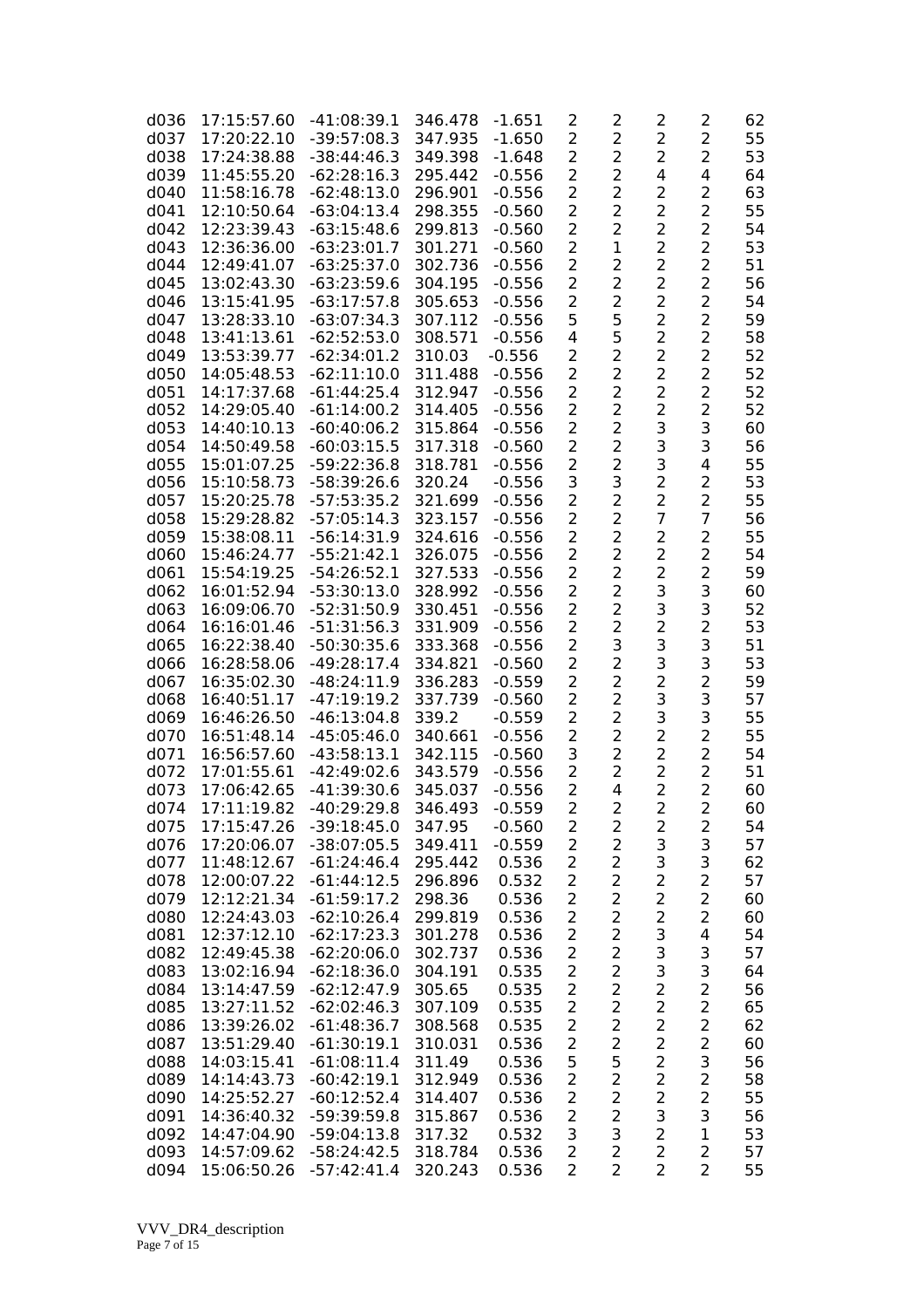| d095 | 15:16:06.77 | $-56:58:09.8$ | 321.698 | 0.535 | 2              | 2              | 2              | $\overline{\mathbf{c}}$ | 58 |
|------|-------------|---------------|---------|-------|----------------|----------------|----------------|-------------------------|----|
| d096 | 15:25:02.11 | $-56:10:59.2$ | 323.157 | 0.535 | $\overline{2}$ | $\overline{2}$ | $\overline{2}$ | $\overline{2}$          | 58 |
| d097 | 15:33:35.40 | $-55:21:27.7$ | 324.616 | 0.535 | 2              | $\overline{2}$ | 2              | $\overline{2}$          | 55 |
| d098 | 15:41:48.34 | $-54:29:34.1$ | 326.079 | 0.536 | $\overline{2}$ | $\overline{2}$ | 3              | 3                       | 59 |
| d099 | 15:49:39.29 | $-53:35:52.4$ | 327.538 | 0.536 | $\overline{2}$ | $\overline{2}$ | 2              | $\overline{a}$          | 61 |
|      |             |               | 328.996 |       |                | 3              |                |                         |    |
| d100 | 15:57:10.15 | $-52:40:18.1$ |         | 0.536 | 3              |                | 3              | 3                       | 55 |
| d101 | 16:04:22.06 | $-51:43:01.6$ | 330.455 | 0.536 | $\overline{c}$ | 2              | $\overline{c}$ | $\overline{c}$          | 69 |
| d102 | 16:11:15.77 | $-50:44:08.2$ | 331.914 | 0.536 | $\overline{c}$ | $\overline{c}$ | $\overline{c}$ | $\overline{c}$          | 63 |
| d103 | 16:17:52.18 | $-49:43:47.3$ | 333.373 | 0.536 | 5              | 5              | $\overline{2}$ | $\overline{c}$          | 55 |
| d104 | 16:24:11.50 | $-48:42:18.0$ | 334.828 | 0.535 | $\overline{2}$ | $\overline{2}$ | 4              | $\overline{\mathbf{4}}$ | 55 |
| d105 | 16:30:16.87 | $-47:39:04.3$ | 336.291 | 0.536 | $\overline{2}$ | $\overline{2}$ | $\overline{2}$ | $\overline{2}$          | 52 |
| d106 | 16:36:06.91 | $-46:34:55.6$ | 337.750 | 0.536 | $\overline{c}$ | $\overline{c}$ | $\overline{2}$ | 3                       | 53 |
| d107 | 16:41:43.13 | $-45:29:39.8$ | 339.209 | 0.536 | 3              | 3              | 3              | 3                       | 59 |
| d108 | 16:47:06.43 | $-44:23:26.9$ | 340.667 | 0.536 | 3              | 3              | 3              | 3                       | 59 |
| d109 | 16:52:17.66 | $-43:16:15.6$ | 342.126 | 0.536 | $\overline{2}$ | $\overline{2}$ | 3              | 3                       | 58 |
| d110 | 16:57:17.59 | $-42:08:13.2$ | 343.586 | 0.536 | $\overline{2}$ | 2              | $\overline{2}$ | $\overline{c}$          | 51 |
| d111 | 17:02:06.58 | $-40:59:24.7$ | 345.044 | 0.536 | $\overline{2}$ | $\overline{2}$ | $\overline{2}$ | $\overline{2}$          | 52 |
|      |             |               |         |       |                |                |                |                         |    |
| d112 | 17:06:45.65 | $-39:49:50.2$ | 346.503 | 0.536 | $\overline{2}$ | $\overline{2}$ | 5              | 5                       | 54 |
| d113 | 17:11:15.31 | $-38:39:35.6$ | 347.962 | 0.536 | $\overline{2}$ | $\overline{2}$ | $\overline{2}$ | $\overline{2}$          | 52 |
| d114 | 17:15:36.19 | $-37:28:41.9$ | 349.421 | 0.536 | $\overline{2}$ | $\overline{2}$ | 2              | $\overline{2}$          | 53 |
| d115 | 11:50:21.26 | $-60:21:07.9$ | 295.443 | 1.628 | $\overline{2}$ | $\overline{2}$ | $\overline{2}$ | $\overline{2}$          | 59 |
| d116 | 12:01:56.33 | $-60:39:45.4$ | 296.902 | 1.628 | $\overline{2}$ | $\overline{2}$ | $\overline{2}$ | $\overline{2}$          | 58 |
| d117 | 12:13:43.66 | $-60:54:30.2$ | 298.362 | 1.628 | $\overline{2}$ | $\overline{2}$ | $\overline{2}$ | $\overline{2}$          | 57 |
| d118 | 12:25:40.25 | $-61:05:15.7$ | 299.821 | 1.628 | $\overline{2}$ | $\overline{2}$ | $\overline{2}$ | $\overline{2}$          | 57 |
| d119 | 12:37:43.90 | $-61:11:58.2$ | 301.281 | 1.628 | $\overline{2}$ | $\overline{2}$ | 4              | 4                       | 55 |
| d120 | 12:49:51.02 | $-61:14:34.4$ | 302.741 | 1.628 | $\overline{2}$ | $\overline{2}$ | $\overline{2}$ | $\overline{2}$          | 53 |
| d120 | 12:49:51.02 | $-61:14:34.4$ | 302.741 | 1.628 | $\overline{2}$ | $\overline{2}$ | $\overline{2}$ | $\overline{2}$          | 53 |
|      |             |               |         |       |                |                |                |                         |    |
| d121 | 13:01:58.46 | $-61:13:03.0$ | 304.200 | 1.628 | $\overline{2}$ | $\overline{2}$ | $\overline{2}$ | $\overline{2}$          | 58 |
| d122 | 13:14:00.77 | $-61:07:41.2$ | 305.655 | 1.624 | 2              | $\overline{2}$ | 3              | $\overline{2}$          | 55 |
| d123 | 13:26:01.94 | $-60:57:42.5$ | 307.119 | 1.628 | 2              | $\overline{2}$ | 2              | 2                       | 63 |
| d124 | 13:37:51.91 | $-60:43:59.9$ | 308.579 | 1.628 | $\overline{2}$ | $\overline{2}$ | 2              | 2                       | 61 |
| d125 | 13:49:30.50 | $-60:26:23.3$ | 310.039 | 1.628 | $\overline{2}$ | 2              | 2              | $\overline{a}$          | 54 |
| d126 | 14:00:53.14 | $-60:05:06.7$ | 311.494 | 1.627 | 4              | 5              | 2              | 4                       | 54 |
| d127 | 14:12:03.53 | $-59:39:54.4$ | 312.958 | 1.628 | 3              | 4              | 2              | $\overline{c}$          | 56 |
| d128 | 14:22:54.29 | $-59:11:18.2$ | 314.418 | 1.628 | $\overline{2}$ | $\overline{2}$ | 2              | $\overline{a}$          | 56 |
| d129 | 14:33:25.94 | $-58:39:22.7$ | 315.877 | 1.628 | $\overline{2}$ | $\overline{2}$ | 2              | 3                       | 55 |
| d130 | 14:43:35.86 | $-58:04:27.1$ | 317.332 | 1.627 | 2              | $\overline{2}$ | $\overline{c}$ | $\overline{a}$          | 51 |
| d131 | 14:53:28.37 | $-57:26:08.9$ | 318.796 | 1.628 | 2              | $\overline{2}$ | $\overline{2}$ | $\overline{2}$          | 57 |
| d132 | 15:02:58.06 | $-56:45:11.2$ | 320.256 | 1.628 | 2              | $\overline{2}$ | 2              | $\overline{c}$          | 55 |
|      | 15:12:06.53 |               |         |       |                |                |                |                         |    |
| d133 |             | $-56:01:33.6$ | 321.715 | 1.628 | 2              | 2              | 2              | 2                       | 57 |
| d134 | 15:20:54.07 | $-55:15:27.7$ | 323.175 | 1.628 | $\overline{2}$ | $\overline{2}$ | $\overline{2}$ | $\overline{2}$          | 56 |
| d135 | 15:29:20.69 | $-54:27:00.4$ | 324.635 | 1.628 | $\overline{2}$ | 2              | $\overline{c}$ | $\overline{2}$          | 59 |
| d136 | 15:37:27.18 | $-53:36:23.8$ | 326.094 | 1.628 | $\overline{2}$ | $\overline{c}$ | 2              | $\overline{a}$          | 56 |
| d137 | 15:45:14.06 | $-52:43:46.6$ | 327.554 | 1.628 | $\overline{c}$ | $\overline{c}$ | $\overline{c}$ | $\overline{c}$          | 51 |
| d138 | 15:52:41.81 | $-51:49:14.2$ | 329.014 | 1.628 | 3              | 3              | 3              | $\overline{2}$          | 56 |
| d139 | 15:59:51.34 | $-50:52:59.2$ | 330.473 | 1.628 | 3              | 3              | 3              | 3                       | 62 |
| d140 | 16:06:43.42 | $-49:55:05.2$ | 331.933 | 1.628 | $\overline{2}$ | $\overline{c}$ | 2              | 3                       | 62 |
| d141 | 16:13:18.96 | $-48:55:40.4$ | 333.393 | 1.628 | 5              | 5              | 2              | $\overline{2}$          | 54 |
| d142 | 16:19:38.50 | $-47:54:53.6$ | 334.852 | 1.628 | 4              | 3              | 2              | $\overline{2}$          | 54 |
| d143 | 16:25:43.22 | $-46:52:47.6$ | 336.311 | 1.628 | $\overline{2}$ | $\overline{2}$ | 2              | $\overline{2}$          | 51 |
| d144 | 16:31:33.74 | $-45:49:29.6$ | 337.771 | 1.628 | $\overline{2}$ | 2              | 2              | $\overline{2}$          | 52 |
|      |             |               |         |       |                | $\overline{c}$ |                | $\overline{a}$          |    |
| d145 | 16:37:10.78 | $-44:45:18.0$ | 339.228 | 1.626 | $\overline{2}$ |                | $\overline{c}$ |                         | 57 |
| d146 | 16:42:35.28 | $-43:39:52.2$ | 340.688 | 1.625 | $\overline{2}$ | $\overline{c}$ | 3              | 3                       | 58 |
| d147 | 16:47:47.69 | $-42:33:13.3$ | 342.150 | 1.628 | $\overline{2}$ | $\overline{c}$ | 3              | $\overline{\mathbf{4}}$ | 50 |
| d148 | 16:52:49.08 | $-41:26:08.9$ | 343.607 | 1.625 | 2              | $\overline{2}$ | $\overline{c}$ | $\overline{c}$          | 51 |
| d149 | 16:57:39.62 | $-40:17:47.4$ | 345.069 | 1.628 | $\overline{2}$ | $\overline{2}$ | $\overline{c}$ | $\overline{2}$          | 51 |
| d150 | 17:02:20.45 | $-39:08:52.1$ | 346.529 | 1.628 | $\overline{2}$ | $\overline{2}$ | 5              | 5                       | 54 |
| d151 | 17:06:51.91 | $-37:59:15.0$ | 347.988 | 1.628 | $\overline{2}$ | $\overline{2}$ | 5              | 5                       | 55 |
| d152 | 17:11:14.57 | $-36:48:57.2$ | 349.448 | 1.628 | $\overline{2}$ | $\overline{2}$ | 2              | $\overline{2}$          | 52 |
|      |             |               |         |       |                |                |                |                         |    |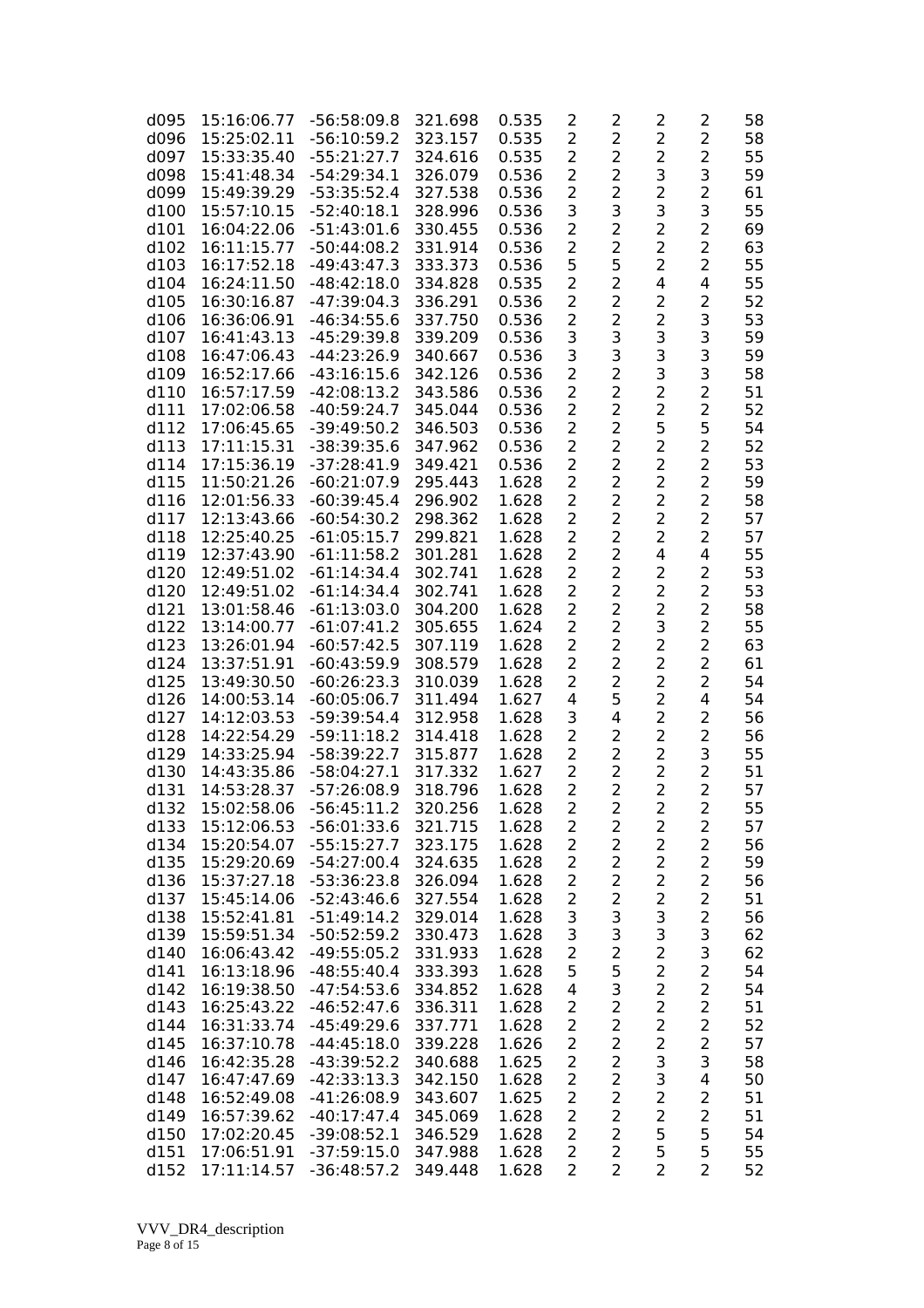The files for DR4 include images and their respective photometric catalogues that have passed the Quality Control (QC). We make a distinction between single filter source lists, which are part of this release, and merged multi-band photometric catalogues, which are a distinct data product.

# **Release Notes**

# **Data Reduction and Calibration**

This DR4 is based on the CASU version v1.3 pipeline, which produces publication quality results provided that appropriate checks are made. We note that tiles based on observations after  $1<sup>st</sup>$  February 2015 were reduced with v1.3.1 of the pipeline. There is no significant difference between v1.3 and v1.3.1: the latter designation in the file headers merely reflects that an error in processing was corrected and the tile images and source lists were regenerated.

The main changes to the pipeline since version 1.1 are as follows.

- (i) The magnitude zero point error estimate for tiles is now calculated from the zeropoint variation in the component pawprint images;
- (ii) All tile catalogues have been re-grouted taking into account both detector level magnitude zero points variations and atmospheric seeing variations. ("Grouting" refers to the process of constructing calibrated tile images and catalogues from the 6 overlapping VIRCAM pawprint images).
- (iii) A bug involving how the aperture 2 correction was calculated is now fixed and tile catalogues have now been re-grouted to include this. The change in the associated apermag2 results (source magnitudes in aperture 2) is typically at the level of  $\sim 0.05$  mag.
- (iv) Prior to re-grouting all the stacked pawprint photometric zero-points were recomputed using the latest version of the photometry software.
- (v) Post re-grouting all the tile photometric zero-points have also been updated.

Full details of the pipeline procedure and the version changes can be found at: http://apm49.ast.cam.ac.uk/surveys-projects/vista/data-processing/

The photometric and astrometric calibrations are both derived from the 2MASS Point Source Catalogue. The photometric calibration includes an additional colour term designed to correct for the effect of interstellar extinction on the 2MASS to VISTA photometric transformations. This works well in the J, H and Ks bandpasses and improvements in the pipeline between v1.1 and v1.3 have fixed the calibration of a small number of tiles that previously appeared to have problems at the 0.1 mag level (by comparison with 2MASS and by using the tile overlap regions). Remaining fields with slightly poorer than average photometric calibration in J, H or Ks are solely due to poor and changing weather conditions, which will be apparent from the zero points and the seeing given in the FITS catalogue headers.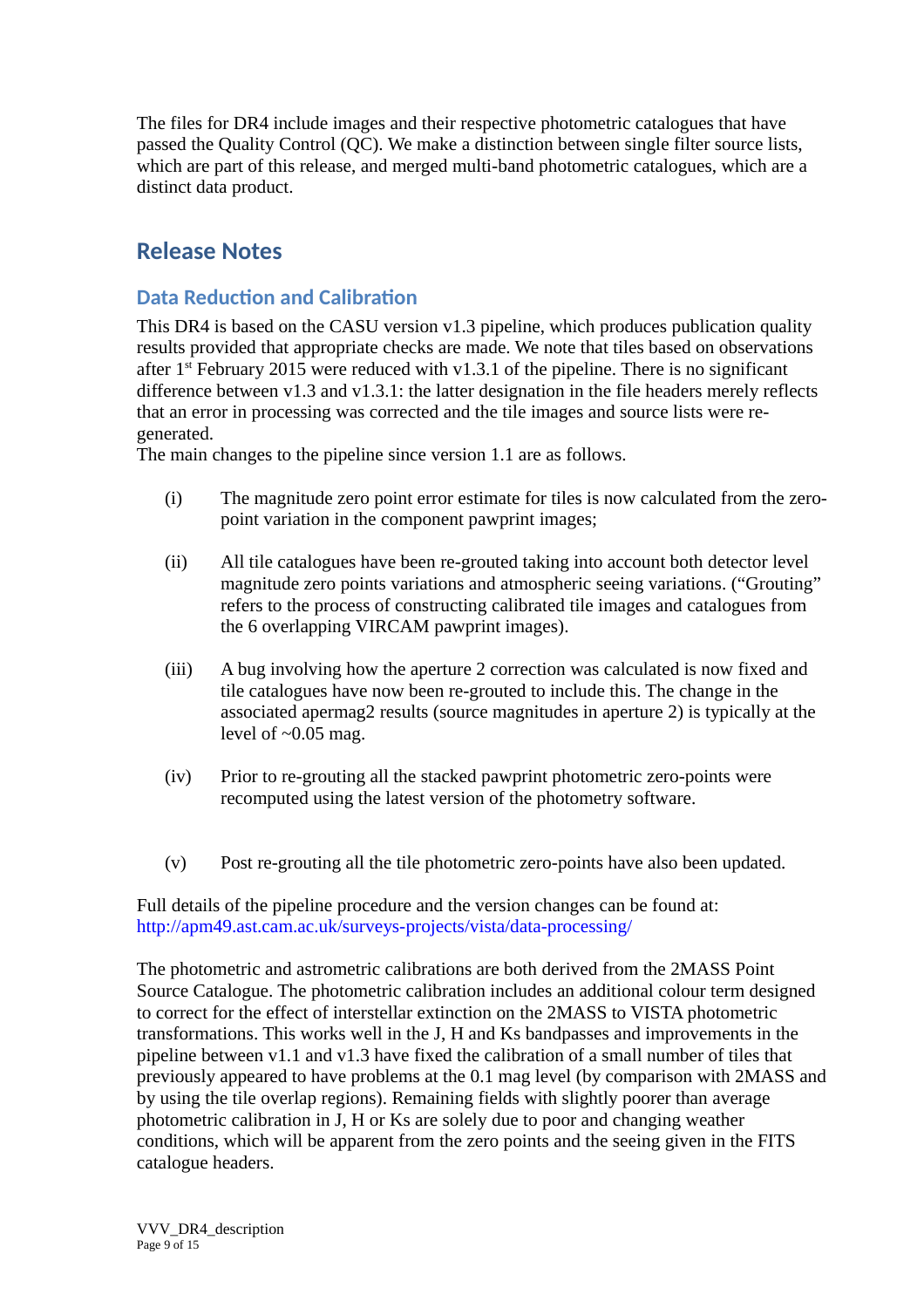Most users will wish to use aperture 1, aperture 2 or aperture 3 magnitudes, which correspond to aperture diameters of 1.0,  $\sqrt{2}$  and 2.0 arcsec respectively. The trade off is between a smaller and more accurate aperture correction for larger apertures vs. increased effects of overlapping apertures on the photometry in crowded fields. The CASU aperture photometry does attempt to deblend the fluxes of adjacent sources with overlapping apertures but the results are not as good as profile fitting photometry (which is much more computationally intensive). Consequently, some users may wish to do their own profile fitting photometry on small portions of the images in this release, in the more crowded fields. See e.g. Mauro et al.(2013). Profile fitting photometry products are planned for a future VVV release.

The team has worked on the quality control using the v1.3 data, as detailed below.

The limiting magnitudes are similar to the ones for DR1 since we cover the same fields. Maps of limiting magnitudes are given in Saito et al. (2012). In addition, the calibration of the VVV Survey photometry was investigated as function of crowding in the bulge and disk fields, using the overlap regions between adjacent tiles and adjacent pawprint.

The VVV saturation limit ranges between Ks=10-12 mag, with Year 1 disk observations featuring a fainter saturation limit due to the slightly longer exposure time, e.g.  $\text{DIT}_{\text{Ks}}=10$ s in multicolor observations, as compared for  $\text{DIT}_{Ks}=4s$  in the variability study.  $\text{DIT}=4s$  was used for all Ks observations in the bulge. The saturation limit also varies between the 16 VIRCAM detectors. For brighter magnitudes the 2MASS photometry should be preferred. The photometric limit is typically Ks=17.5mag, but in high density fields like the in the Galactic center region it can be Ks<16 mag (see photometric completeness in Saito et al.2012).

The photometric catalogues contain calibrated aperture photometry, and the limiting magnitudes correspond to the aperture photometry. For some specific scientific purposes it would be better to obtain profile fitting (PSF) photometry, or differential image analysis (DIA) photometry which can give better and deeper photometry in the most crowded regions. The stacked VIRCAM pawprint images can be better for PSF or DIA photometry than the contiguous tile images contained in this release, despite the longer exposure time of the tile images. Stacked pawprint images are publically available at the VISTA Science Archive (surveys.roe.ac.uk/vsa) for data up to 30 September 2013.

### Data Quality

The same words of caution as before apply as in previous releases: even though we checked the images for defects, we are still identifying images that need to be reprocessed or reacquired.

The Quality Control for the Phase 3 data from v1.3 was performed with involvement of ESO and of most of the scientists from the VVV Survey Science Team. We checked image defects, telescope problems, seeing, zero points, magnitude limits, ellipticities, airmass, etc. Algorithmic quality control cuts to remove images with low zero points (after correcting for the seasonal trend), seeing that was significantly outside specification, or high average ellipticity were also applied.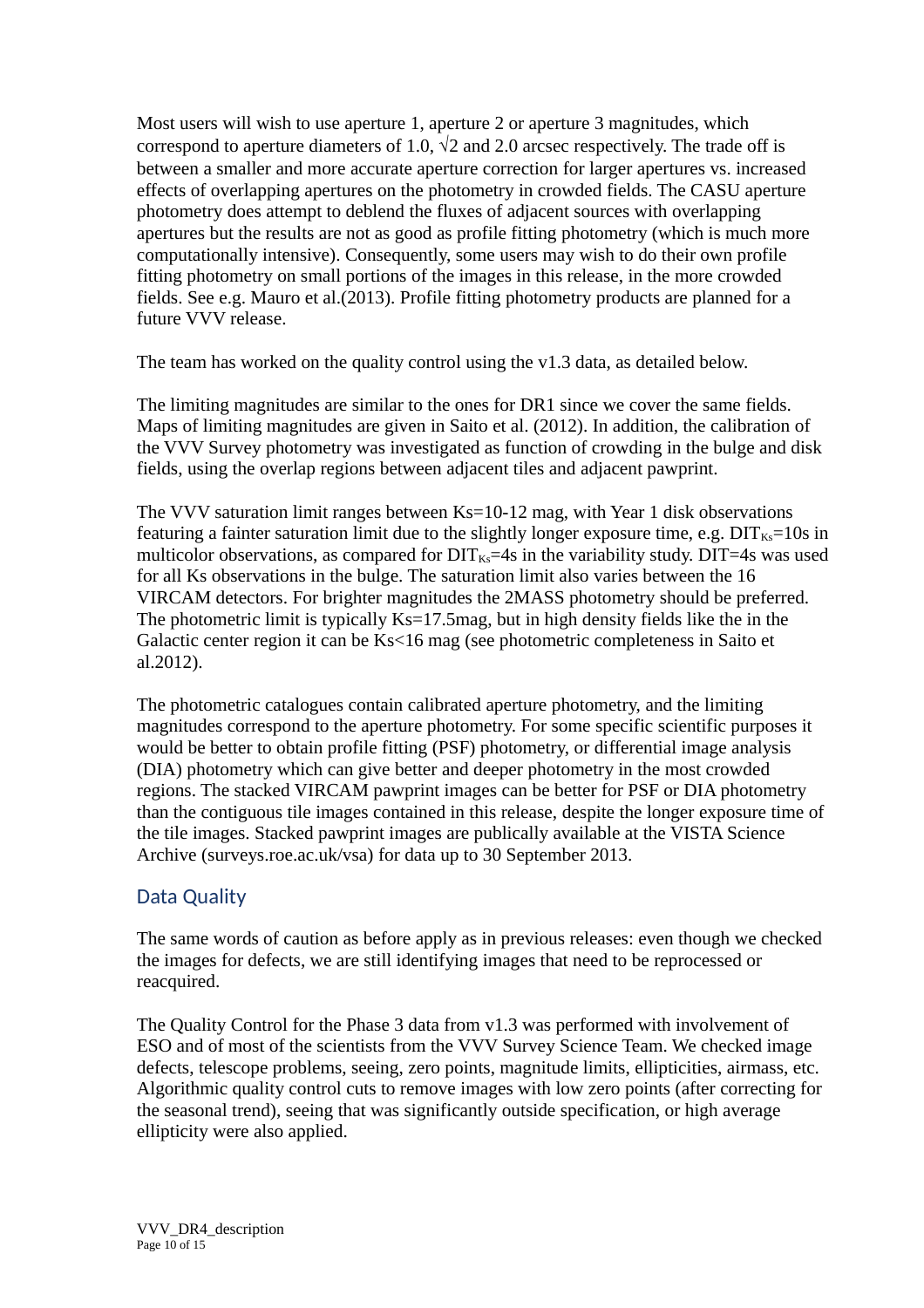Additional quality control procedures identified a small number of tiles or pawprints where telescope guiding had been lost and fields with blurred or distorted image profiles. In addition we also identified some bad tiles where there was a large variation in the seeing or in the zero points between the 6 constituent pawprints, even though the values for the tile had passed the quality threshold. A good cosmetic appearance was required for all of the ZYJHKs master images from the Year 1 campaign to be part of this release. This condition was not required for the rest of the data, since check have shown that cosmetic issues with the sky background on scales of arcminutes have negligible effect on the photometry of point sources.

There are a number of well known image defects intrinsic to VISTA, many of which are illustrated with pictures in the CASU web page located at: casu.ast.cam.ac.uk/surveys-projects/vista/technical/known-issues

### Known Issues

The Z and Y calibration is fairly good for fields located  $>2^{\circ}$  off the Galactic equator but at present it remains unreliable for fields at latitudes  $|b|<2^\circ$ . It had been hoped that ESO observations of standard fields in all filters in the  $1<sup>st</sup>$  year of observation would provide data to calibrate the VVV Z and Y data but in the event there was insufficient data at similar times and airmasses to VVV. A dedicated VVV Z and Y band calibration programme in photometric conditions was undertaken in Period 95 to address the problem in the midplane, with the intention of using the overlap regions between tiles and between VIRCAM pawprints to propagate a reliable solution across the whole survey area. This improved calibration of the Z and Y data will be provided in a future release.

### Data Format

#### File Types

There are 3 types of file, all in FITS format. Tile images (file names ending in "\_st\_tl.fits.fz"), associated weight maps (file names ending in " st tl conf.fits.fz") and tile catalogues (file names ending in " $\overline{st}$  tl cat.fits").

Calibrated magnitudes can be derived from the various aperture fluxes in the catalogues using the equation:

```
CalMag = MAGZPT – 2.5log10(AperfluxN/EXPTIME) – 0.05(Airmass-1) - APCORN
```
where the capitalised variables are quantities available in the FITS catalogue headers and the "N" in AperfluxN and APCORN (the aperture flux and aperture correction terms) should be replaced with the chosen photometric aperture (see list of columns below).  $Airmass = 0.5(AIRM START + AIRM END).$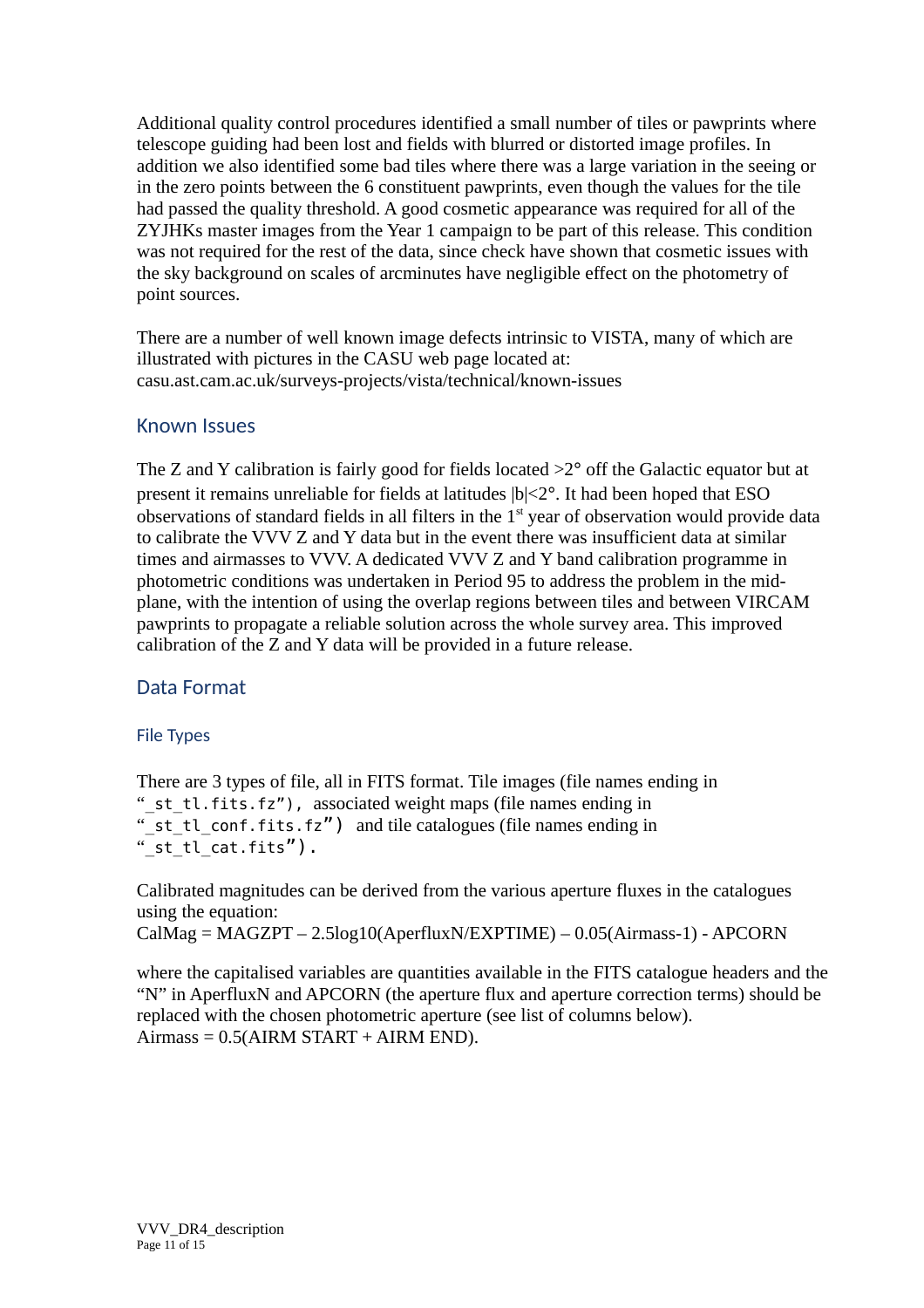# Catalogue Columns

| $\mathbf{1}$ | Seq No.         | running number for ease of reference, in strict order of image<br>detections                                                                                                                                                                                                                                                                                                                                                                                                                                                                              |
|--------------|-----------------|-----------------------------------------------------------------------------------------------------------------------------------------------------------------------------------------------------------------------------------------------------------------------------------------------------------------------------------------------------------------------------------------------------------------------------------------------------------------------------------------------------------------------------------------------------------|
| 2            | Isophotal flux  | standard definition of summed flux within detection isophote, apart<br>from detection filter is used to define pixel connectivity and hence<br>which pixels to include. This helps to reduce edge effects for all<br>isophotally derived parameters.                                                                                                                                                                                                                                                                                                      |
| 3            | X coord         | intensity-weighted isophotal centre-of-gravity in X                                                                                                                                                                                                                                                                                                                                                                                                                                                                                                       |
| 4            | Error in X      | estimate of centroid error                                                                                                                                                                                                                                                                                                                                                                                                                                                                                                                                |
| 5            | Y coord         | intensity-weighted isophotal centre-of-gravity in Y                                                                                                                                                                                                                                                                                                                                                                                                                                                                                                       |
| 6            | Error in Y      | estimate of centroid error                                                                                                                                                                                                                                                                                                                                                                                                                                                                                                                                |
| 7            | Gaussian sigma  | these are derived from the three general intensity-weighted second<br>moments                                                                                                                                                                                                                                                                                                                                                                                                                                                                             |
| 8            | Ellipticity     | the equivalence between them and a generalised elliptical Gaussian                                                                                                                                                                                                                                                                                                                                                                                                                                                                                        |
| 9            | Position angle  | Orientation (east of north) of the elliptical Gaussian, in degrees                                                                                                                                                                                                                                                                                                                                                                                                                                                                                        |
| 10           | Areal profile 1 | number of pixels above a series of threshold levels relative to local sky.                                                                                                                                                                                                                                                                                                                                                                                                                                                                                |
| 11           | Areal profile 2 | levels are set at T, 2T, 4T, 8T 128T where T is the threshold. These                                                                                                                                                                                                                                                                                                                                                                                                                                                                                      |
| 12           | Areal profile 3 | can be thought of as a sort of poor man's radial profile. Note that for<br>now deblended, i.e. overlapping images, only the first areal profile is                                                                                                                                                                                                                                                                                                                                                                                                        |
| 13           | Areal profile 4 | computed and the rest are set to -1, flagging the difficulty of computing<br>accurate profiles                                                                                                                                                                                                                                                                                                                                                                                                                                                            |
| 14           | Areal profile 5 |                                                                                                                                                                                                                                                                                                                                                                                                                                                                                                                                                           |
| 15           | Areal profile 6 |                                                                                                                                                                                                                                                                                                                                                                                                                                                                                                                                                           |
| 16           | Areal profile 7 | for blended images this parameter is used to flag the start of the<br>sequence of the deblended components by setting the first in the                                                                                                                                                                                                                                                                                                                                                                                                                    |
| 17           | Areal profile 8 | sequence to 0                                                                                                                                                                                                                                                                                                                                                                                                                                                                                                                                             |
| 18           | Peak height     | in counts relative to local value of sky - also zeroth order aperture flux                                                                                                                                                                                                                                                                                                                                                                                                                                                                                |
| 19           | Error in pkht   |                                                                                                                                                                                                                                                                                                                                                                                                                                                                                                                                                           |
| 20           | Aperture flux 1 | The aperture fluxes are sky-corrected integrals (summations) with a<br>soft-edge (ie. pro-rata flux division for boundary pixels). However,<br>for overlapping images they are more subtle than this since they are in<br>practice simultaneously fitted top-hat functions, to minimise the effects<br>of crowding. Images external to the blend are also flagged and not<br>included in the large radius summations. Aperture 1 has a 1.0 arcsec<br>diameter. Each successive aperture increases in size by a factor of<br>sqrt(2) for apertures 1 to 7. |
| 21           | Error in flux   |                                                                                                                                                                                                                                                                                                                                                                                                                                                                                                                                                           |
| 22           | Aperture flux 2 | Flux in a 1.414 arcsec diameter aperture.                                                                                                                                                                                                                                                                                                                                                                                                                                                                                                                 |
| 23           | Error in flux   |                                                                                                                                                                                                                                                                                                                                                                                                                                                                                                                                                           |
| 24           | Aperture flux 3 | Flux in a 2 arcsec diameter aperture.                                                                                                                                                                                                                                                                                                                                                                                                                                                                                                                     |
| 25           | Error in flux   |                                                                                                                                                                                                                                                                                                                                                                                                                                                                                                                                                           |
| 26           | Aperture flux 4 | Flux in a 2.282 arcsec diameter aperture.                                                                                                                                                                                                                                                                                                                                                                                                                                                                                                                 |
| 27           | Error in flux   |                                                                                                                                                                                                                                                                                                                                                                                                                                                                                                                                                           |
| 28           | Aperture flux 5 | Flux in a 4 arcsec diameter aperture.                                                                                                                                                                                                                                                                                                                                                                                                                                                                                                                     |
| 29           | Error in flux   |                                                                                                                                                                                                                                                                                                                                                                                                                                                                                                                                                           |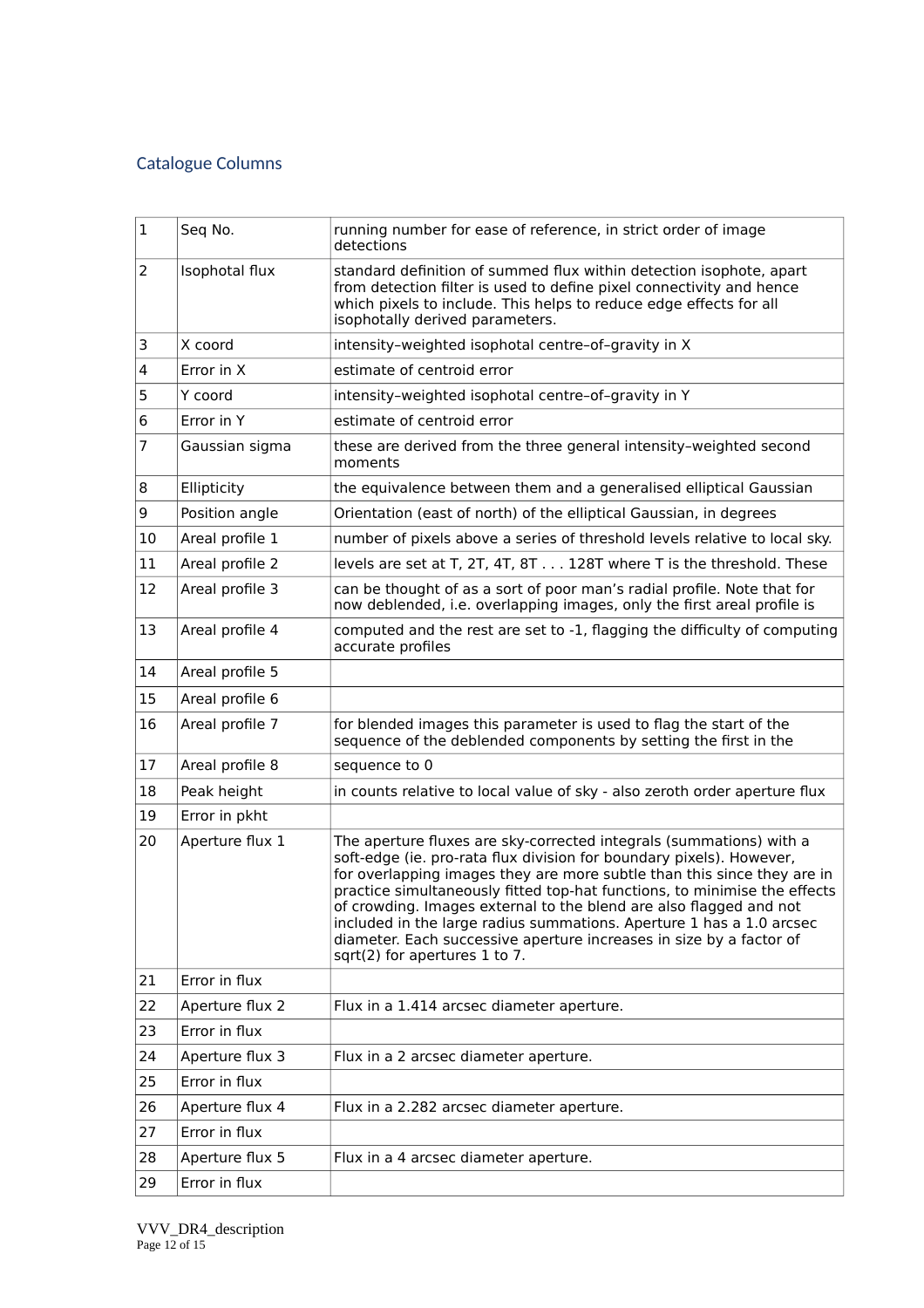| 30 | Aperture flux 6  | Flux in a 4.564 arcsec diameter aperture.                                                                                                                                                                                                               |
|----|------------------|---------------------------------------------------------------------------------------------------------------------------------------------------------------------------------------------------------------------------------------------------------|
| 31 | Error in flux    |                                                                                                                                                                                                                                                         |
| 32 | Aperture flux 7  | Flux in an 8 arcsec diameter aperture.                                                                                                                                                                                                                  |
| 33 | Error in flux    |                                                                                                                                                                                                                                                         |
| 34 | Aperture flux 8  | Flux in a 10 arcsec diameter aperture.                                                                                                                                                                                                                  |
| 35 | Error in flux    |                                                                                                                                                                                                                                                         |
| 36 | Aperture flux 9  | Flux in a 12 arcsec diameter aperture.                                                                                                                                                                                                                  |
| 37 | Error in flux    |                                                                                                                                                                                                                                                         |
| 38 | Aperture flux 10 | Flux in a 14 arcsec diameter aperture.                                                                                                                                                                                                                  |
| 39 | Error in flux    |                                                                                                                                                                                                                                                         |
| 40 | Aperture flux 11 | Flux in a 16 arcsec diameter aperture.                                                                                                                                                                                                                  |
| 41 | Error in flux    |                                                                                                                                                                                                                                                         |
|    |                  |                                                                                                                                                                                                                                                         |
| 42 | Aperture flux 12 | Flux in a 20 arcsec diameter aperture.                                                                                                                                                                                                                  |
| 43 | Error in flux    |                                                                                                                                                                                                                                                         |
| 44 | Aperture flux 13 | Flux in a 24 arcsec diameter aperture.                                                                                                                                                                                                                  |
| 45 | Error in flux    |                                                                                                                                                                                                                                                         |
| 46 | Petrosian radius | rp as defined in Yasuda et al. 2001 AJ 112, 1104                                                                                                                                                                                                        |
| 47 | Kron radius      | rk as defined in Bertin and Arnouts 1996 A&A Supp 117, 393                                                                                                                                                                                              |
| 48 | Hall radius      | rh image scale radius eg. Hall & Mackay 1984 MNRAS 210, 979                                                                                                                                                                                             |
| 49 | Petrosian flux   | flux within circular aperture to $k \times rp$ with $k=2$                                                                                                                                                                                               |
| 50 | Error in flux    |                                                                                                                                                                                                                                                         |
| 51 | Kron flux        |                                                                                                                                                                                                                                                         |
| 52 | Error in flux    |                                                                                                                                                                                                                                                         |
| 53 | Hall flux        |                                                                                                                                                                                                                                                         |
| 54 | Error in flux    |                                                                                                                                                                                                                                                         |
| 55 | Error bit flag   | bit pattern listing various processing error flags initially set to the no. of<br>bad pixels within aperture 3 (the 2 arcsec diameter aperture) - note this<br>can be fractional due to soft-edged apertures                                            |
| 56 | Sky level        | local interpolated sky level from background tracker                                                                                                                                                                                                    |
| 57 | Sky rms          | local estimate of variation in sky level around image                                                                                                                                                                                                   |
| 58 | Av conf          | average confidence level within default rcore aperture useful for<br>spotting spurious outliers in various parameter selection spaces                                                                                                                   |
| 59 | <b>RA</b>        | Sexagesimal RA and Dec explicitly put in columns for overlay programs<br>that cannot, in general, understand astrometric solution coefficients.<br>Note r*4 storage precision accurate only to 50 mas.                                                  |
| 60 | Dec              | Astrometry can be derived more precisely from WCS in header and XY<br>in columns 5 and 6                                                                                                                                                                |
| 61 | Classification   | Flag indicating most probable morphological classification:<br>eg. -1 stellar, +1 non-stellar, 0 noise, -2 borderline stellar<br>(Saturated images can be flagged by comparing the peak height +<br>local sky with the SATURATE keyword in the header.) |
| 62 | Statistic        |                                                                                                                                                                                                                                                         |
| 63 | MJDoff           | Offset (in minutes) of the median epoch of observation of each object<br>from the integer Modified Julian Date of the catalogue given by header<br>keyword MJD_DAY. The epoch is MJD_DAY + MJDoff.                                                      |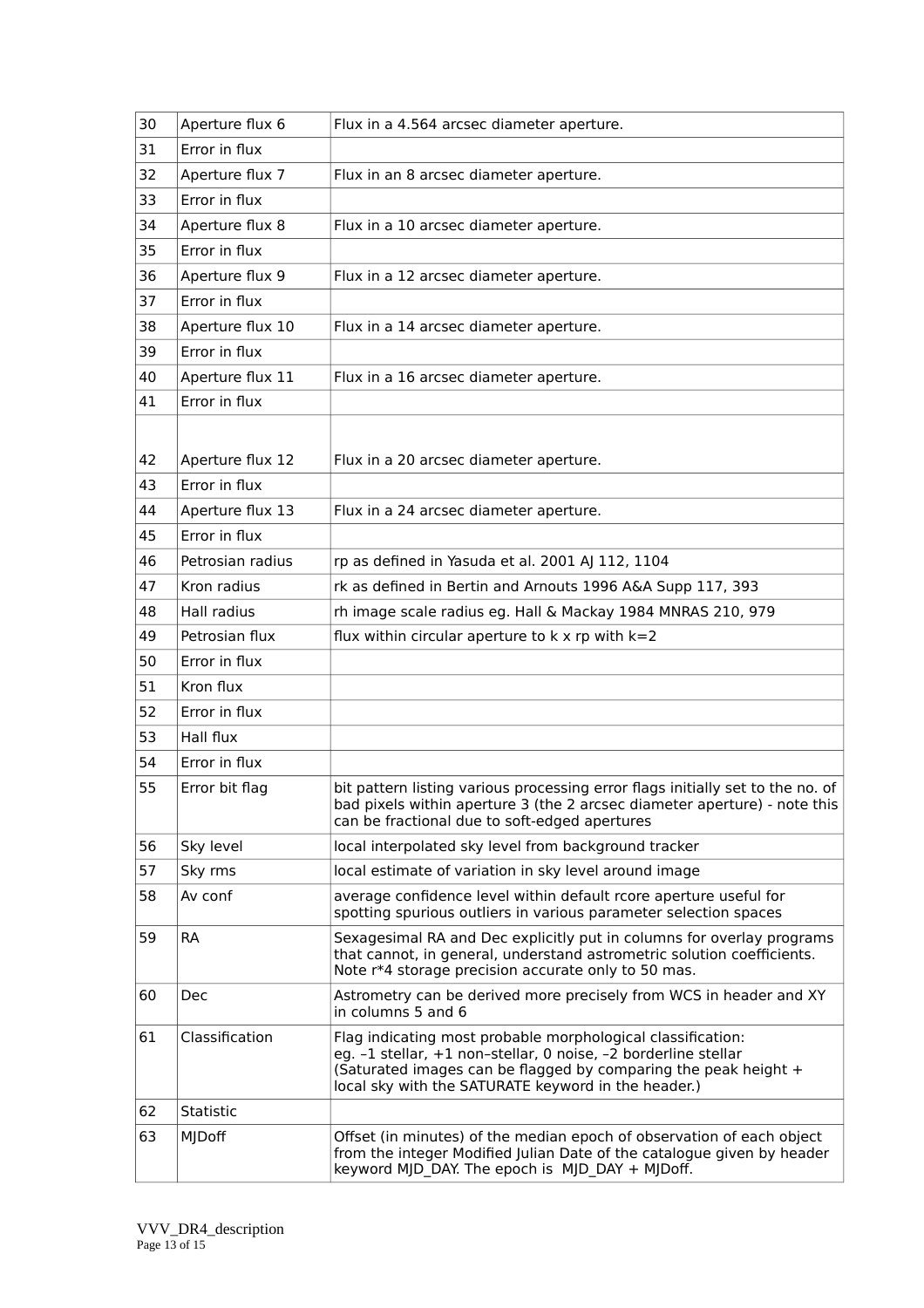| 64 | Blank64 |  |
|----|---------|--|
| 65 | Blank65 |  |
| 66 | Blank66 |  |
| 67 | Blank67 |  |
| 68 | Blank68 |  |
| 69 | Blank69 |  |
| 70 | Blank70 |  |
| 71 | Blank71 |  |
| 72 | Blank72 |  |
| 73 | Blank73 |  |
| 74 | Blank74 |  |
| 75 | Blank75 |  |
| 76 | Blank76 |  |
| 77 | Blank77 |  |
| 78 | Blank78 |  |
| 79 | Blank79 |  |
| 80 | Blank80 |  |

#### Acknowledgments

Please use the following statement in your articles when using these data: Based on data products from VVV Survey observations made with the VISTA telescope at the ESO Paranal Observatory under programme ID 179.B-2002.

#### Further Details

More detailed information can be found at: - the CASU webpages http://casu.ast.cam.ac.uk/surveys-projects/vista/

- by contacting the VVV Science Team Members listed at the VVV Survey webpage

#### [http://vvvsurvey.org](http://vvvsurvey.org/)

- the VVV Science Team papers:

D. Minniti, P. W. Lucas, J. P. Emerson, R. K. Saito, M. Hempel, P. Pietrukowicz, A. V. Ahumada, M. V. Alonso, J. Alonso-García, J. I. Arias, R. M. Bandyopadhyay, R. H. Barbá, L. R. Bedin, E. Bica, J. Borissova, L. Bronfman, M. Catelan, J. J. Clariá, N. Cross, R. de Grijs, I. Dékány, J. E. Drew, C. Fariña, C. Feinstein, E. Fernández Lajús, R. C. Gamen, D. Geisler, W. Gieren, B. Goldman, O. González, G. Gunthardt, S. Gurovich, N. C. Hambly, M. J. Irwin, V. D. Ivanov, A. Jordán, E. Kerins, K. Kinemuchi, R. Kurtev, M. López-Corredoira, T. Maccarone, N. Masetti, D. Merlo, M. Messineo, I. F. Mirabel, L. Monaco, L. Morelli, N. Padilla, M. C. Parisi, G. Pignata, M. Rejkuba, A. Roman-Lopes, S. E. Sale, M. R. Schreiber, A. C. Schröder, M. Smith, L. Sodré Jr., M. Soto, M. Tamura, C. Tappert, M. A. Thompson, I. Toledo, M. Zoccali, "VISTA Variables in the Via Lactea (VVV): The public ESO near-IR variability survey of the Milky Way", 2010, New Astronomy, 15, 433 (arXiv:0912.1056)

R. Saito, M. Hempel, J. Alonso-García, I. Toledo, J. Borissova, O. González, J. C. Beamin, D. Minniti, P. Lucas, J. Emerson, A. Ahumada, S. Aigrain, M. V. Alonso, E. de Amôres, R. Angeloni, J. Arias, R. Bandyopadhyay, R. Barbá, B. Barbuy, G. Baume, L. Bedin, E. Bica, L. Bronfman, G. Carraro, M. Catelan, J. J.